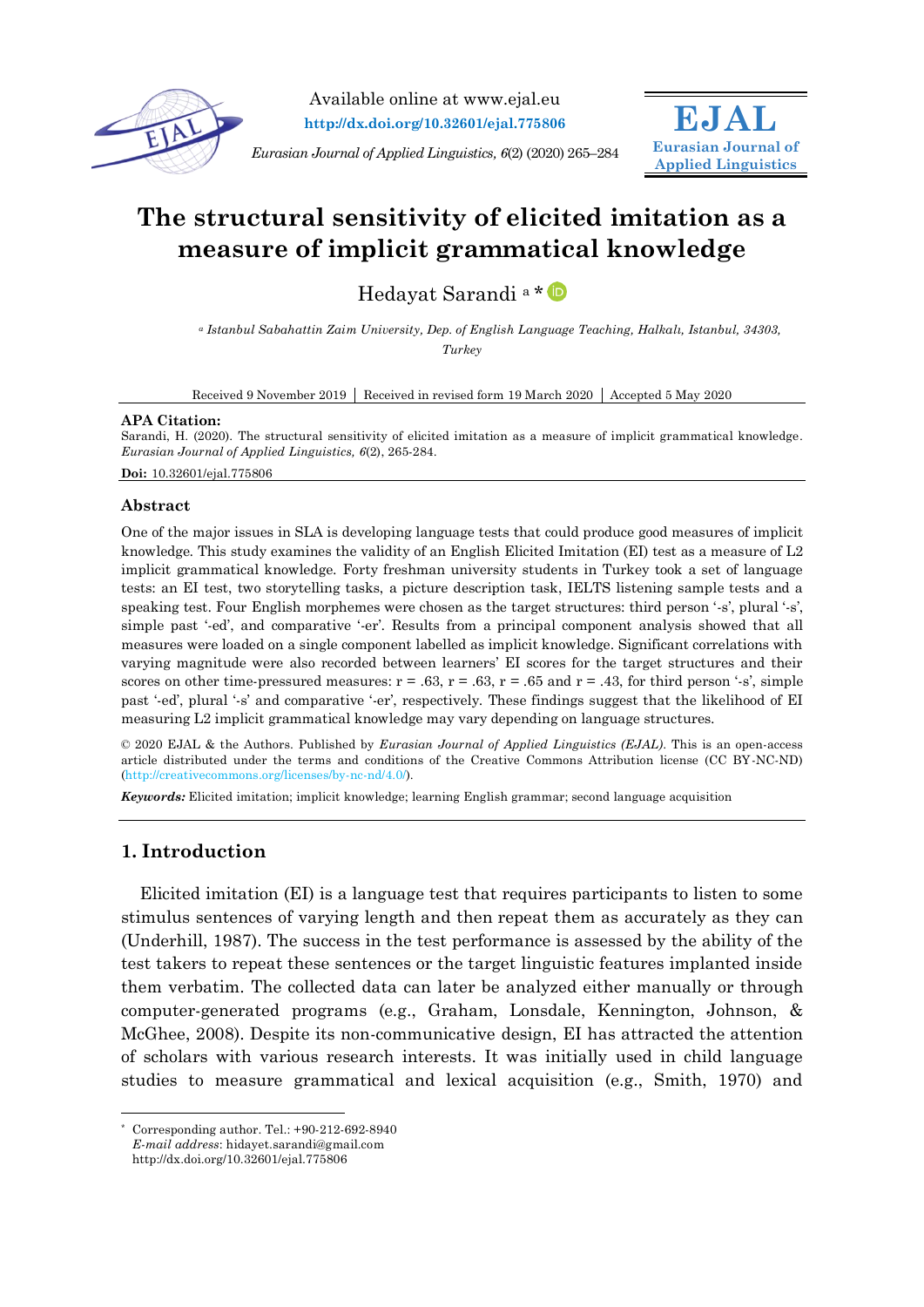neuropsychological studies to assess language problems (e.g., Berry 1976), but later it was employed in second language acquisition (SLA) research as well (e.g., Naiman, 1974).

In SLA, the interest in EI as a test of implicit knowledge was triggered by R. Ellis's (2005) claim that time-pressured and meaning-focused language tests such as interviews, oral narration and EI could produce likely measures of learners' intuitive use of their internal grammar. The assertion triggered off several validating studies whose findings were not in the same direction (see Bowles, 2011; Erlam, 2006; Kim & Nam, 2017; Spada, Shiu, & Tomito, 2015; Sarandi, 2015; Suzuki & DeKeyser, 2015; Zhang, 2014). While some supported the claim that EI is a valid method to measure implicit grammatical knowledge (see Bowles, 2011; Erlam, 2006; Kim & Nam, 2017; Sarandi, 2015; Zhang, 2014), others either produced mixed results (Spada et al., 2015), or challenged it altogether (Suzuki & DeKeyser, 2015). The present study aims to further investigate the construct validity of EI as a measure of implicit grammatical knowledge. It aims to examine whether EI has structural sensitivity and as such can produce a better measure of some grammatical structures than others.

## *1.1. Types of linguistic knowledge*

There is a consensus that linguistic knowledge can be of two different types: implicit and explicit. Implicit knowledge is unconscious, systematic, and may not be verbalizable whereas explicit knowledge is conscious, less consistent, and verbalizable, at least through a nontechnical language (R. Ellis, 2005). Implicit knowledge is mainly developed through communicative message-focused interaction whereas explicit knowledge is mainly developed in formal classroom settings (Bialystok, 1978). Different task conditions, likewise, induce learners to draw on different knowledge types. Implicit knowledge is accessed when the focus is on meaning and when there is time pressure to perform the task online. Explicit knowledge, on the other hand, is accessed when the focus is on language forms, and when there is ample time to plan and monitor language use (R. Ellis, 2005; Erlam, 2006).

Of importance is also the nature of interaction between explicit and implicit knowledge. According to weak interface theory, explicit knowledge can facilitate and promote implicit learning of language features (N. Ellis, 2005). This is mainly conducted through noticing. The conscious involvement in the construction of rules, which usually characterize the initial stages of language learning, helps learners notice structures and recognize patterns in the incoming input as well. Once the association is created between language features, noticing is no longer necessary and implicit tallying and consolidation of rules can occur through mere exposure. Language knowledge is subsequently developed through "the memories of utterances in the history of language use and the abstraction of regularities within them" (N. Ellis, 2005, p. 306).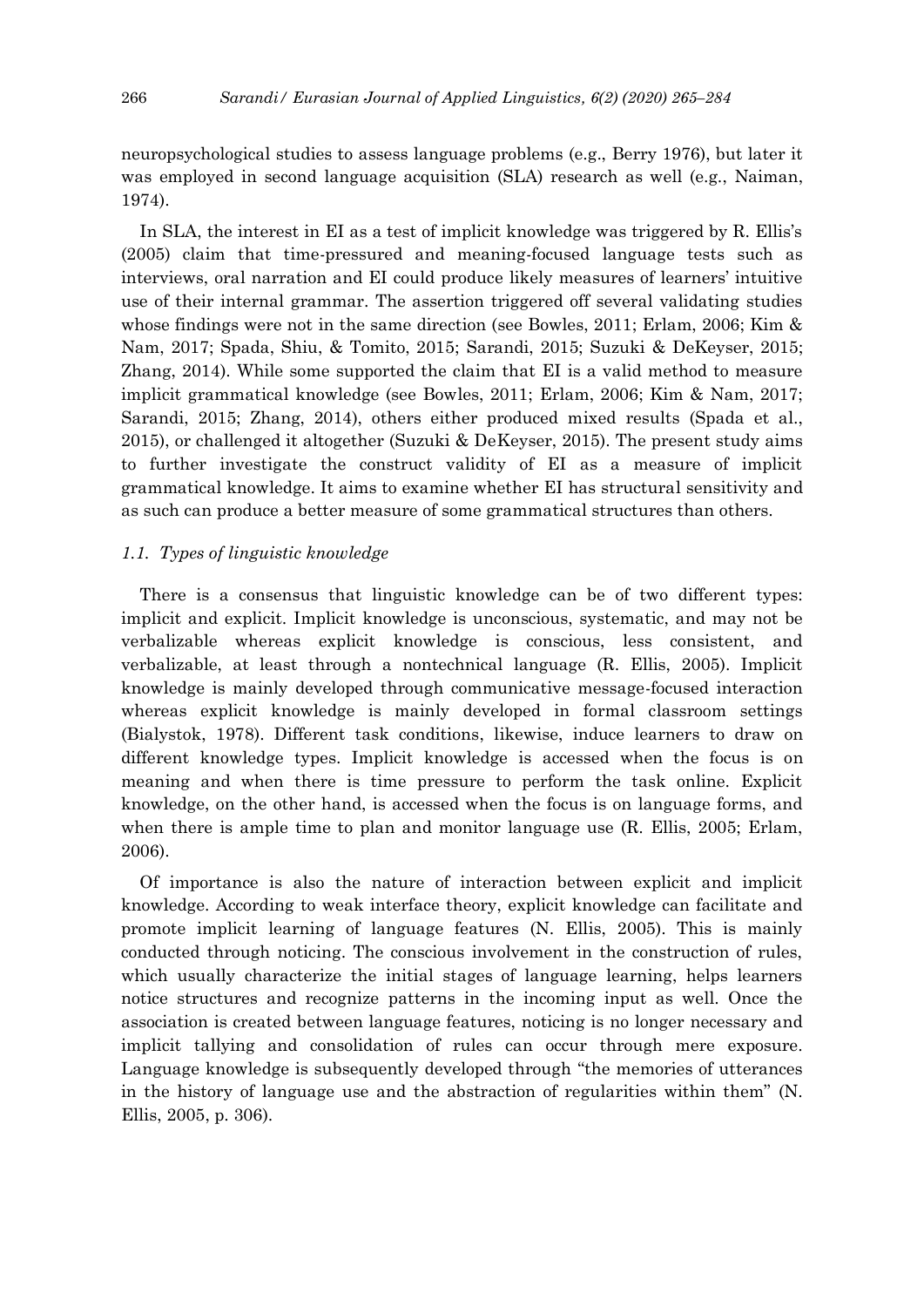There are several reasons why the measurement of implicit knowledge is of importance in SLA. Firstly, even though language users usually have both implicit and explicit knowledge, the main source of linguistic knowledge is implicit (R. Ellis, 2005; Erlam, 2006; Paradis, 2009). It is mainly the tacit representations of language elements and the ability to use them under real-life conditions that account for linguistic knowledge. Secondly, SLA researchers are interested in discovering whether implicit learning without explicit attention to form is possible. They intend to find out if learners who are flooded with certain linguistic features are capable of developing their implicit knowledge (Ellis & Roever, 2018). Furthermore, developing valid and reliable measures of implicit knowledge can also help researchers resolve the controversy related to interaction between implicit and explicit knowledge (interface theory). There are different theories regarding the possible interaction between explicit and implicit knowledge: non-interface, weak interface and strong interface (see Ellis, 2009 for a review). A valid measure of implicit knowledge allows researchers to probe the nature of interaction between the two knowledge types. It enables them, for example, to examine whether different types of explicit form-focused instruction can affect learners' development of implicit knowledge, and consequently, their spontaneous use of language structures in daily interaction (see, for example, Ellis, Loewen, & Erlam, 2006; Spada, Jessop, Tomita, Suzuki, & Valeo, 2014; Toth & Guijarro-Fuentes, 2013). Thirdly, a valid measure of implicit knowledge can help test designers to find out about the construct validity of their tests and the nature of language knowledge they measure. They can determine whether their tests induce test takers to draw on implicit knowledge, explicit knowledge or both (Ellis & Roever, 2018).

#### *1.3. EI as a test of implicit knowledge*

The theoretical underpinning of EI is that the successful perception and production of stimulus sentences presuppose the existence of some degree of linguistic knowledge on the part of test takers. During the perception phase, they need to parse the stimulus into manageable chunks, and map them against their internal grammar and lexical memory to create meaningful representations. A reverse process happens in the production stage when the surface acoustic memory of stimulus fades away and learners attempt to reproduce original statements by passing the stored representations through their filter of existing grammatical knowledge (Eisenstein, Bailey, & Madden, 1982; Potter & Lombardi, 1990).

Another way to explain how EI taps into core linguistic knowledge is by examining the existing relation between the consumption of working memory capacity and the linguistic knowledge storied in long term memory. For learners with limited linguistic knowledge in long term memory, the processing of language is heavily dependent of working memory capacity which fills up quite fast (Baddeley, Gathercole, & Papagno, 1998; Scott, 1994). These learners may not be able hold larger stretches of language in their working memory and reproduce them. As learners become more familiar with the syntax and vocabulary of a language, they manage to pack information into larger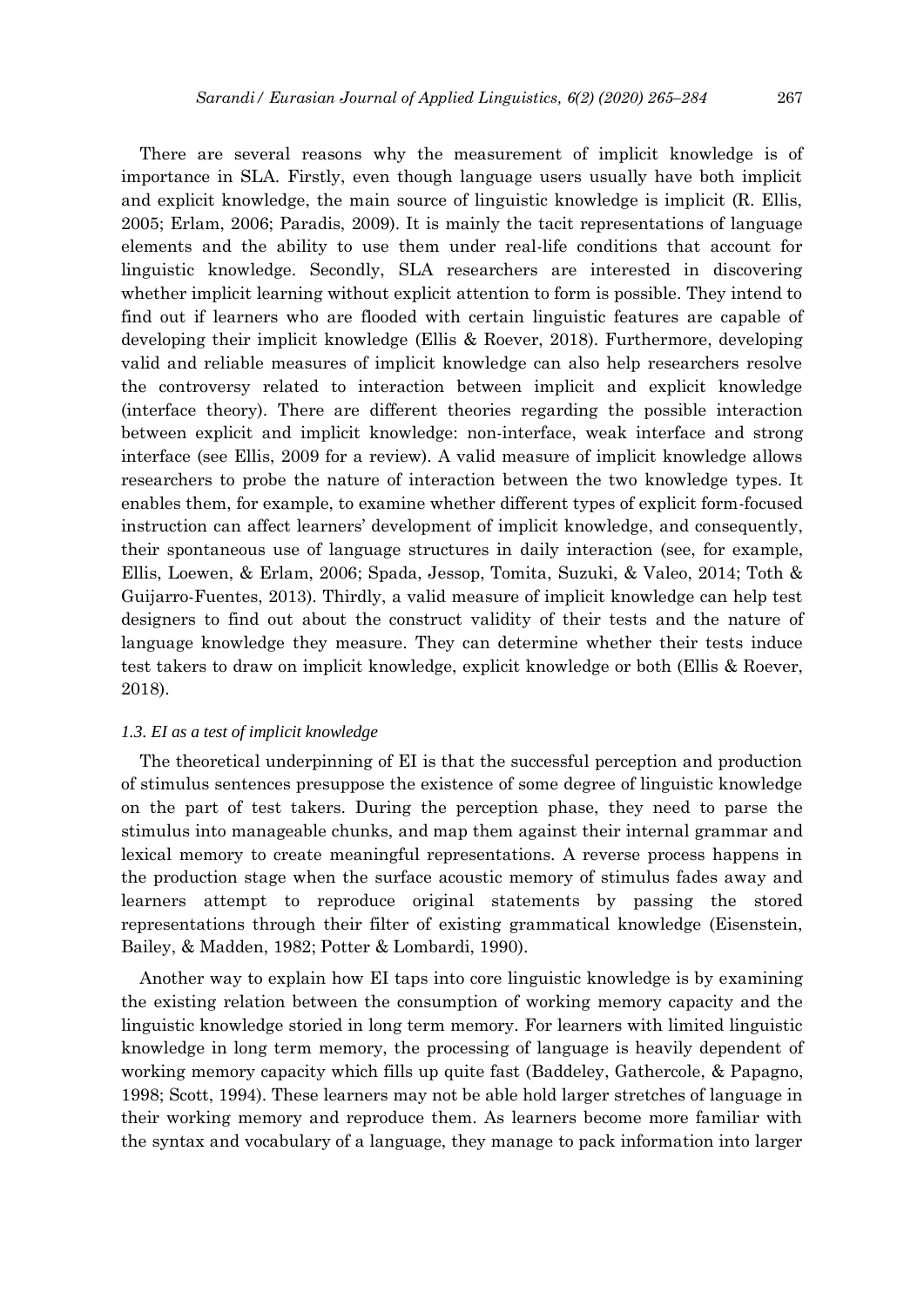chunks, which occupy less space in their memory than unrelated words. Learners become capable of producing larger stretches of language with more accuracy and efficiency. In this sense, prior language knowledge counterbalances the limitation of working memory and even increases its capacity allowing language users to conduct more effective and elaborate language processing in their working memory (Baddeley, 2015).

Even though EI has long been the focus of studies in child language development, examining the construct validity of EI as a measure of L2 implicit grammatical knowledge is a relatively new line of research. In a series of articles Ellis (2005, 2006) and Erlam (2006) argued that EI, like other time-restricted language tests, can provide a reliable measure of implicit knowledge. According to Erlam (2006), EI design can be manipulated to increase the likelihood of measuring implicit grammatical knowledge. This can be done by: (a) drawing test takers' attention to meaning (e.g., through employing factual statements and asking learners to respond to the truth value of these statements) (b) inclusion of some delay between the listening and repetition of stimulus sentences to avert memory effect (c) using ungrammatical statements along with the grammatical ones. It is assumed that the automatic correction of ungrammatical items can reflect the reconstructive nature of EI; the fact that learners use their own internal grammar to reproduce the sentences and not the memory of what they just heard.

Several studies have examined the construct validity of EI as a measure of L2 implicit grammatical knowledge. In R. Ellis (2005) native and non-native participants completed a battery of five tests in English: an EI test, an oral narrative task, a timed grammaticality judgement test (TGJT), an untimed grammaticality judgement test (UGJT) and a metalinguistic test. Seventeen English language structures were selected as the target structures. An exploratory factor analysis showed that the results obtained from the EI, oral narrative task and TGJT loaded significantly on one factor whereas the results obtained from the metalinguistic test and UGJT, especially the ungrammatical items, loaded heavily on another factor. The two factors were labelled as implicit and explicit knowledge, respectively. Of the three tests that loaded on factor one, the EI turned out to have the heaviest loading implying that the EI may measure implicit knowledge better than the other two tests.

Erlam (2006) required native and non-native participants to respond to 34 EI truth statements targeting 17 language structures in English. A comparison between learners' EI scores and the IELTS test revealed higher correlations for the listening and speaking parts  $(r = .72, r = .67,$  respectively) than the reading and written parts of IELTS (*r* = .51, *r* = .46, respectively). A moderate correlation was also recorded between learners' EI performance and their scores on an oral narrative task (*r* = .47). Erlam interpreted the findings as evidence that shows EI and other time-restricted tests measure the same/similar underlying construct, i.e., implicit knowledge.

Further validating evidence for EI as measure of implicit knowledge comes from the studies that showed EI is capable of determining leaners' developmental stages just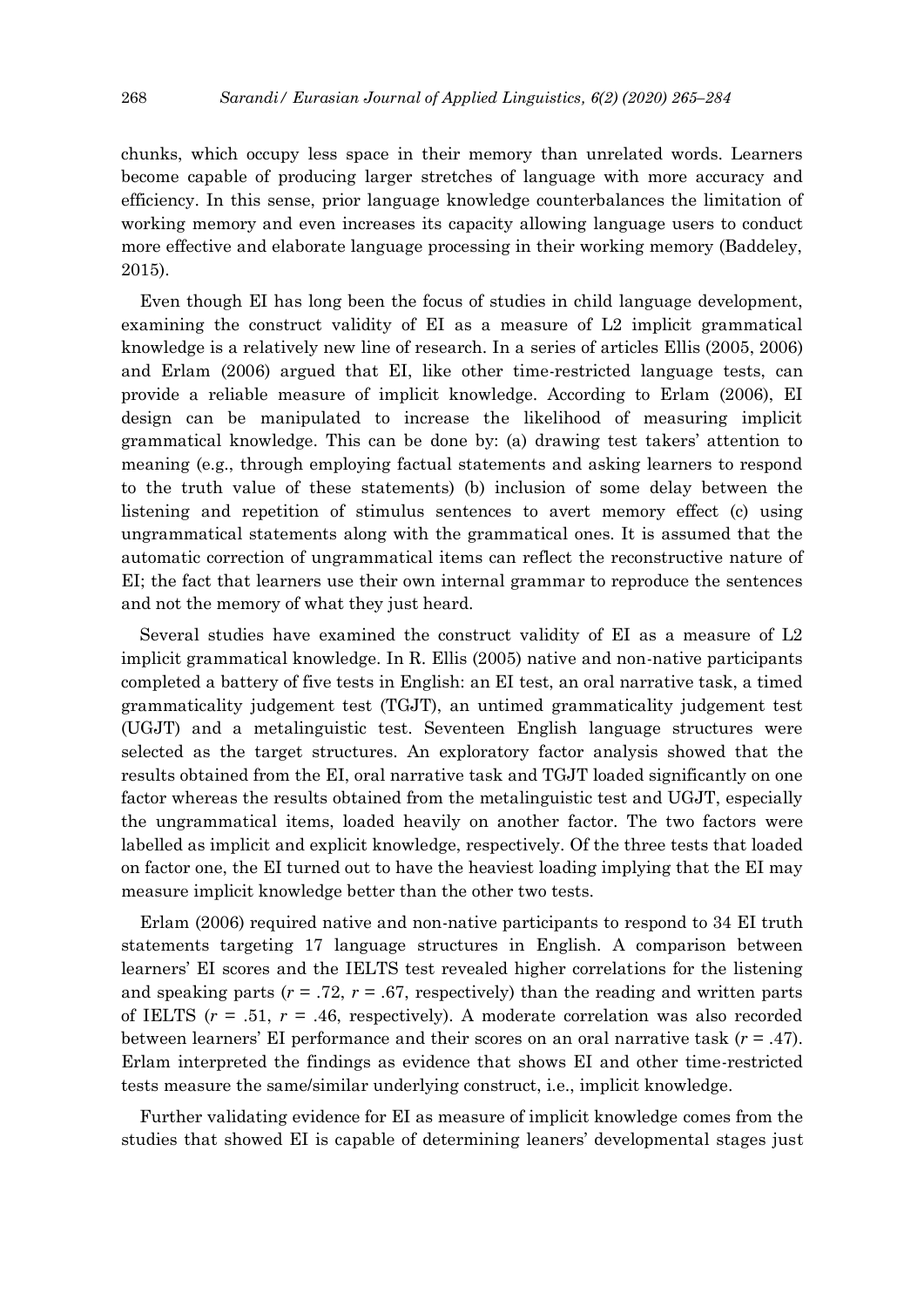the same way as naturally occurring language does. Ellis (2008), for example, examined learners' EI performance on four English structures (since/for, third person '-s' tag questions and possessive -s), which corresponded to four different categories suggested by Processability Theory (Pienemann, 1998). The accuracy and emergence analyses for these structures showed that EI and Processability Theory made identical predictions regarding the order of acquisition of these items. Similarly, Baten and Cornillie (2019) examined the performance of Dutch university students on a German EI task in order to find out whether EI could differentiate between three difficulty levels of German case making (positional, prepositional, functional) as predicted by Processability Theory (Pienemann, 1998). The accuracy and emergence analyses showed a similar order of difficulty especially between the first two stages and the last stage. These findings offer further evidence that EI might be a likely measure of implicit grammatical knowledge.

Bowles (2011) replicated R. Ellis (2005) using the same set of language tests but this time in Spanish. The results of a confirmatory factor analysis once more created a two factor model confirming R. Ellis' (2005) earlier findings. The EI along with the oral narrative task and the TGJT loaded on one factor, and the metalinguistic language test and the UGJT loaded on another factor. Of three implicit knowledge tests, the EI again had the heaviest load on the first factor. Also, significant correlations were recorded between learners' EI scores, and their scores on the oral narrative task and TGJT ( $r = .78$  and  $r = .64$ , respectively) implying the three tests may measure the same knowledge type. In another replication study, Zhang (2014) also reported similar findings with Chinese EFL learners. The results of a confirmatory factor analysis showed that learners' EI scores and TGJT loaded on one factor and the ungrammatical items of the UGJT and meta-linguistic test loaded on another factor confirming the earlier suggestion made by R. Ellis (2005) that EI and TGJT may provide a reliable measures of implicit knowledge.

Sarandi (2015) and Spada et al. (2015) drawing on the inadequacy of the number of test items for each structure in R. Ellis (2005) and Erlam (2006) focused on a single language feature, using more test items instead. There were 18 test items targeting English third person '-s' in Sarandi (2015) and 14 test items targeting English passive tenses in Spada et al. (2015). Sarandi (2015) found a significant correlation between Turkish learners' EI scores and their accuracy scores on an oral narrative task (*r* = .73). Spada et al. (2015), however, reported mixed results. In their study, EFL learners in Taiwan completed five tests: an EI, an error correction task, a picture description task and a timed written and a timed aural GJT. The results of an exploratory factor analysis revealed that the EI and timed aural GJT were loaded on one factor, labelled as implicit knowledge, and the error correction task was loaded on a second factor, labelled as explicit knowledge. However, no significant correlation was recorded between learners' EI scores and their scores on the picture description task.

Suzuki and DeKeyser (2015) compared the performance of L2 Japanese learners on a Japanese EI task and a word monitoring task in order to find out which of the two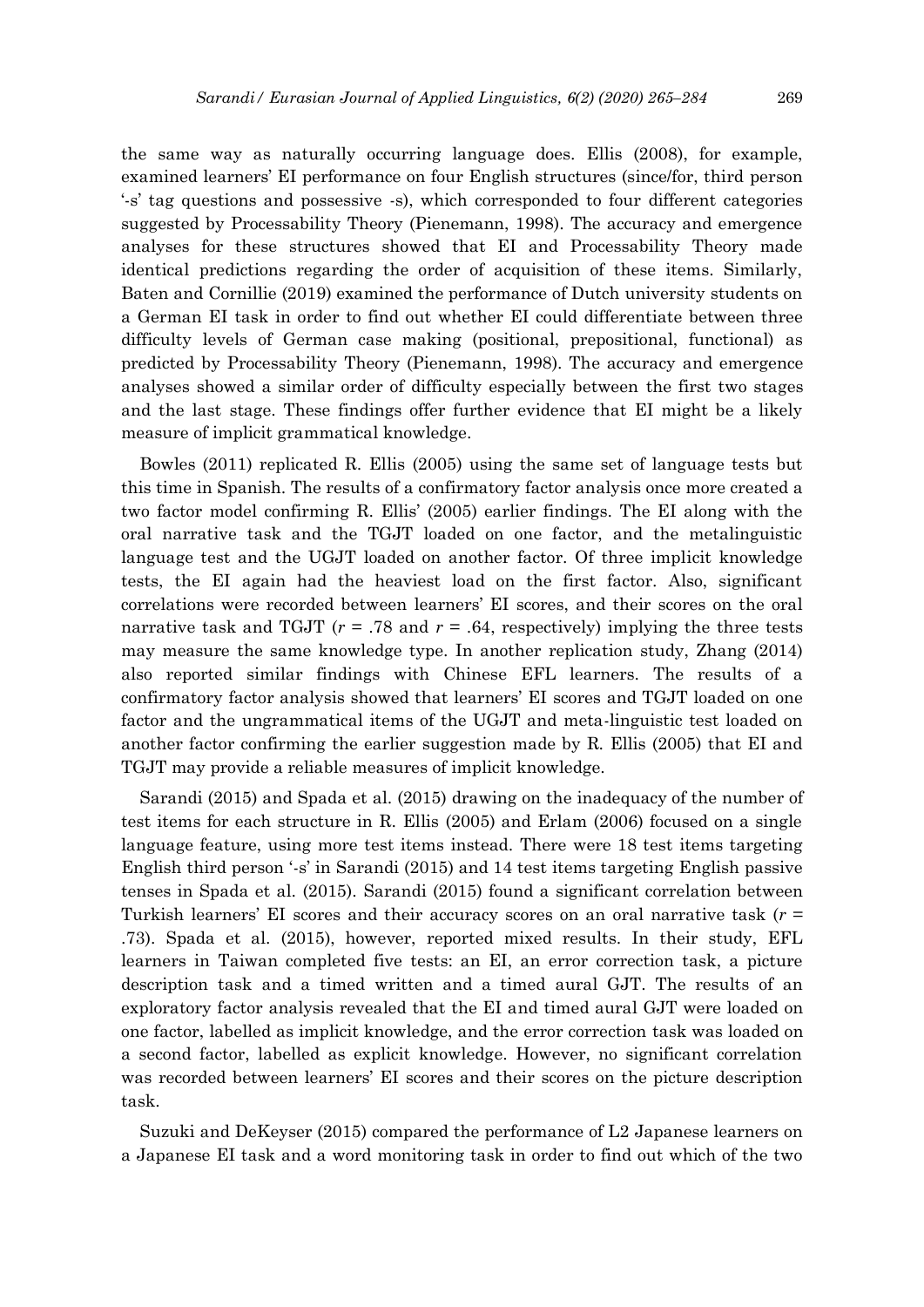measures could offer a better estimate of implicit knowledge. To this objective, learners' performance on the EI and word monitoring tasks were compared with their performance on a metalinguistic test and an SRT (serial reaction time, a test of implicit language learning). The results showed that the EI significantly correlated with the metalinguistic knowledge test,  $(r = .46)$ , but not with the SRT. The opposite results were reported for the word monitoring task though. While no significant correlation was found between the word monitoring task and the metalinguistic test, a significant correlation was shown between the word monitoring task and the SRT for the learners who stayed in Japan for longer period of time, (*r* = .43). The researchers concluded that compared to EI, word monitoring tasks might be a better measure of implicit knowledge. They also suggested that EI might be a better measure of automated explicit knowledge than implicit knowledge.

Granena (2016) investigated whether Japanese English language learners' performance on EI is affected by their memory. Learners' EI performance on two language structures (English third person and plural) was compared with their performance on an Operation Span test (a test of working memory) and a visual letter span test (a short-term memory capacity test). An UGJT was also used to select learners who had considerable explicit knowledge of the two structures (85% and above). The results showed no significant relationship between the EI and any of the cognitive tests. The performance of learners on the EI was also considerably poorer on the EI task compared to the UGJT. The researcher claimed that these findings show that memory factors do not moderate learners' performance on EI and that EI is likely a valid measure of implicit knowledge.

Kim and Nam (2017) examined the performance of native and non-native EFL university students in Korea on five language tests: controlled and uncontrolled timepressured EI tests, written and oral TGJTs and a metalinguistic knowledge test. The results of a principle factor analysis revealed a three-factor solution with controlled and uncontrolled time-pressured EIs loading heavily on the first factor, the written and oral TGJTs on the second factor and the metalinguistic knowledge test on the third factor. The researchers argued that both factor one and two represented implicit knowledge whereas the third factor represented explicit knowledge. They further reported that the EI tests were stronger measures of implicit knowledge compared to the TGJTs.

Finally, Suzuki (2019) applied fMRI (functional magnetic resonance imaging), a technique used to detect brain activities, to examine which parts of the brain, frontalbasal ganglia circuits (related to procedural memory) or hippocampus and medial temporal lobe (related to declarative memory) is activated by different language and cognitive tests. Twenty-five Chinese learning Japanese as their second language completed a set of language tests in the fMRI scanner. The brain images of the learners showed that the EI, GJT, and metalinguistic tests mainly activated parts of the brain related to the declarative memory. The researcher interpreted the findings as evidence that EI is more likely to involve automated explicit knowledge than implicit knowledge.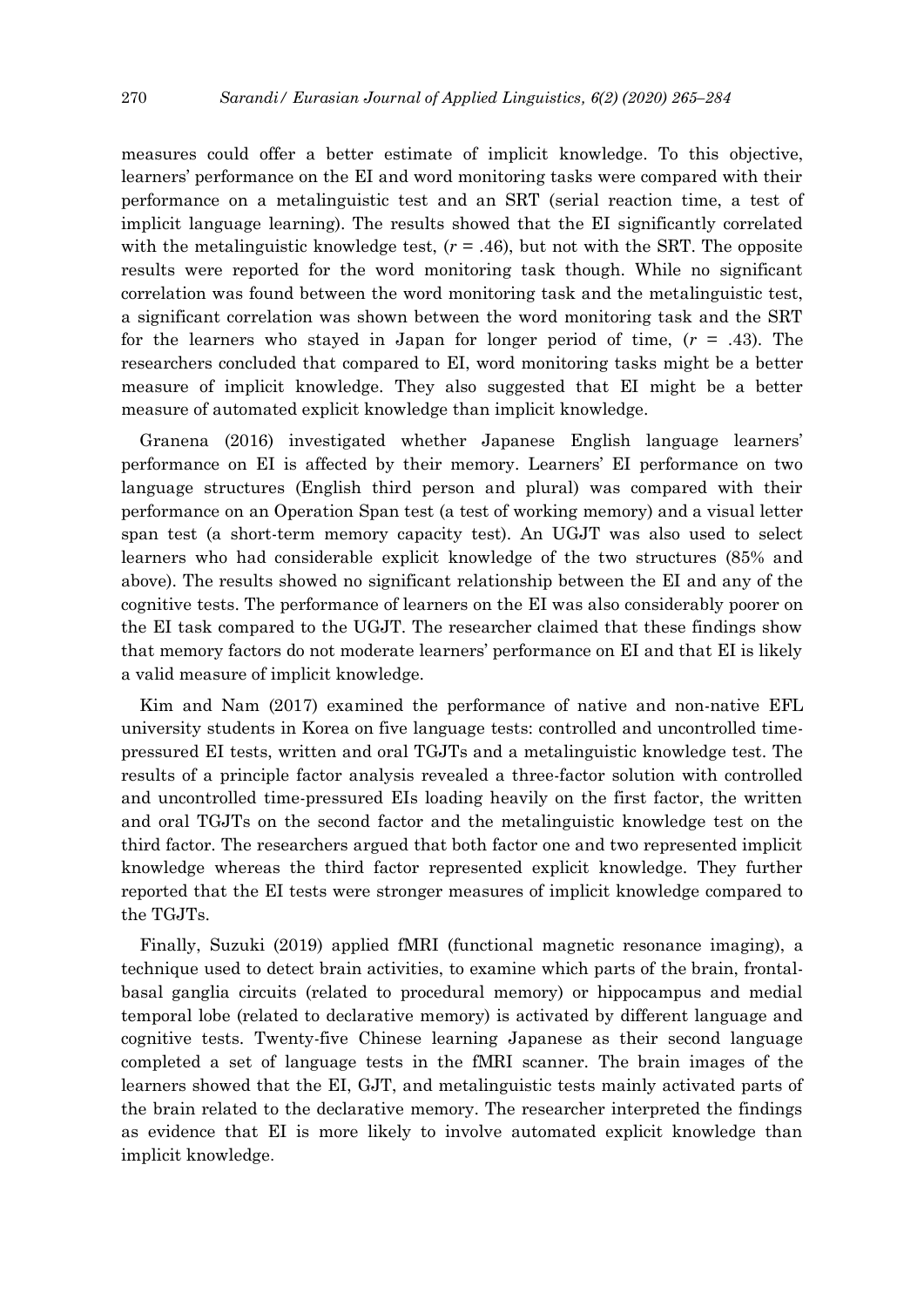Overall, of the studies mentioned above the findings of R. Ellis (2005), Ellis (2008), Erlam (2006), Bowles (2011), Sarandi (2015), Zhang (2014) Granena (2016), and Kim and Nam (2017) lend credence to the assumption that EI can provide measures of implicit grammatical knowledge. Suzuki and DeKeyser (2015) and Suzuki (2019), however, challenged this claim, and Spada et al. (2015) reported mixed results. An important point to consider is the methodological variations employed in the design of the EI studies. Even though EI tasks included both grammatical and ungrammatical statements, learners received different instructions on how to repeat these statements. In Ellis (2005), Erlam (2006), Bowles (2011), Zhang (2014), Sarandi (2015), Kim and Nam (2017) learners were required to repeat all statements in correct English. However, Spada et al. (2015), Suzuki and DeKeyser (2015) and Suzuki (2019) demanded learners to correct the statements when/if they realized that they were ungrammatical. The instructions were hence differed on whether or not learners were made aware of the existence of ungrammatical statements.

The use of ungrammatical statements is problematic. If test takers are informed of the existence of ungrammatical items, then they may invoke their explicit knowledge at some stages of task completion. This might be the reason why Spada et al. (2015), Suzuki and DeKeyser (2015) and Suzuki (2019) found no convincing evidence in favor of EI tasks as a measure implicit knowledge. On the other hand, if learners are not informed of the existence of the ungrammatical statements, as R. Ellis (2005), Erlam (2006) Bowles (2011), Zhang (2014), Sarandi (2015) and Kim and Nam (2017) did, then it is hard to rule out the possibility that test takers' incorrect repetition is not affected by their exposure to ungrammatical items. The present study aims to avert this problem by excluding ungrammatical statements and using only grammatical ones.

Another important difference in the design scheme of EI studies is the number of target structures employed. The number of target structures in R. Ellis (2005), Erlam, (2006), Bowles (2011), and Zhang (2014) was 17, and they used two test items per each structure. Suzuki and DeKeyser (2015) used five Japanese target structures, but they reported on the average performance of learners on these structures, and there were no separate reports for each language feature. Sarandi (2015) and Spada et al. (2015) targeted a single language structure, but their findings were not in the same direction. While Sarandi (2015) found a high correlation between learners' performance of the EI and the oral narrative task, Spada et al. (2015) reported no correlations between the EI and the picture description task. These confounding results beg the question as to whether learners' performance on the EI is affected by the features of target structures. Earlier EI studies in child language acquisition show that some language features are repeated with greater accuracy than the others. Connell and Myles-Zizer (1982), for example, found that children repeated nouns and verbs more accurately than verbal morphemes and articles. The present research aims to address this question in SLA. It aims to find out whether EI is more sensitive to measure the implicit knowledge of some language structures than the others. In the light of discussion above, the following research question is formulated: Is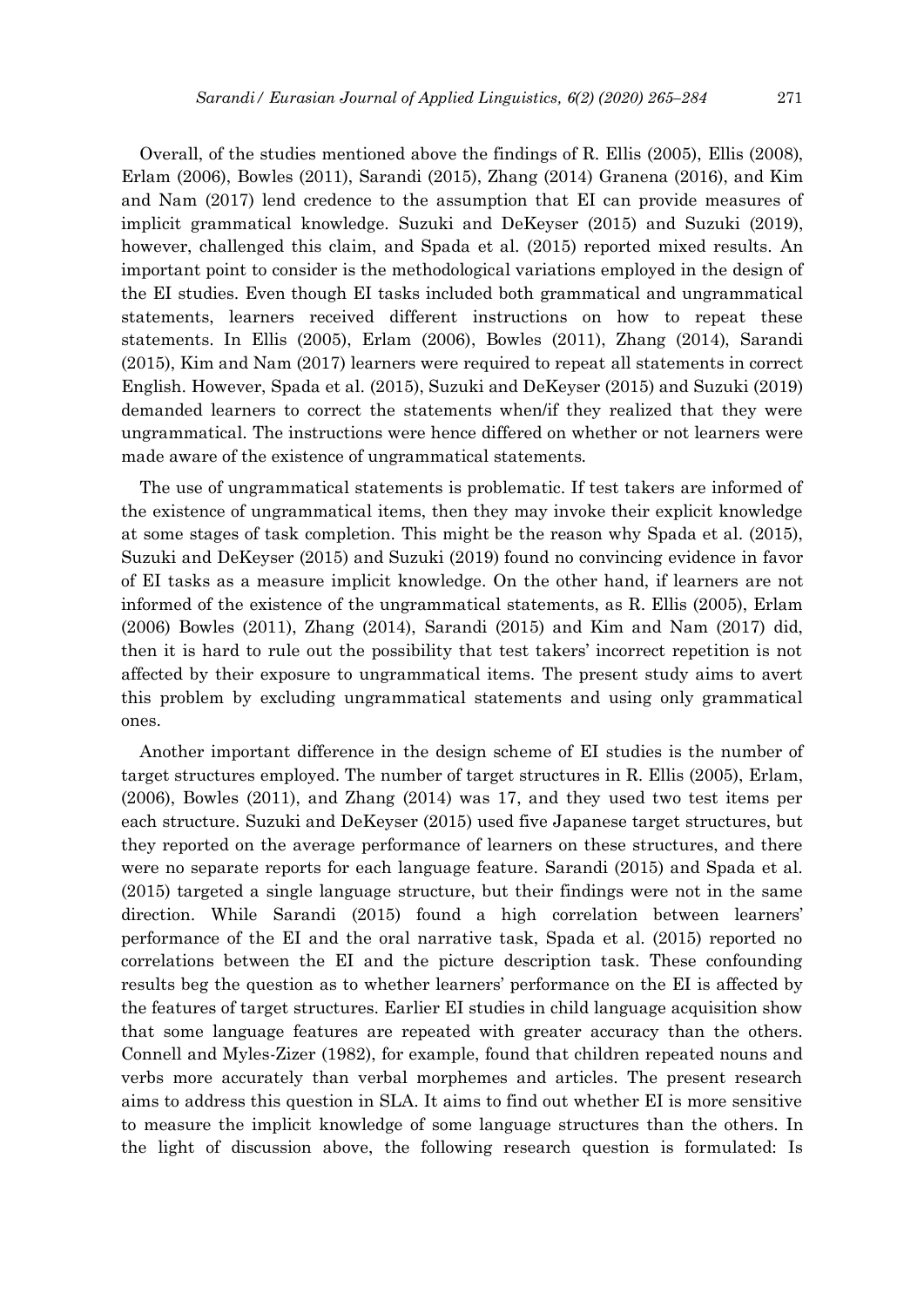construct validity of EI as a measure of implicit grammatical knowledge dependent on target language structures?

# **2. Method**

# *2.1. Participants*

The participants of the study were 40 freshman English language learners, 35 females and 5 males, coming from three intact classrooms in an ELT department of a private university in Turkey. The age group of the learners varied from 18-24 with the majority being 19 or 20. The proficiency level of the majority of the learners was B2 (according to CEFR). In order to be eligible to pursue their major in their department, they needed to pass, at least, a B1 level in the language proficiency test of the university. Learners who failed to achieve the passing score were required to complete some general English courses at the English preparatory school of the University and take a similar language proficiency test at the end of the program. The native language of all participants was Turkish. The participants' consent and the approval of school authorities were obtained before the onset of the study.

#### *2.2. Target structures*

Four inflectional morphemes were chosen as the target structures: simple present third person '-s', plural '-s', comparative '-er' and simple past tense marker '-ed'. Some of the most common types of errors for Turkish language users on these morphemes are as follows: for third person '-s', the omission of '-s' from tense endings, (e.g., he go instead of he goes), for plural '-s', the omission of '-s' from noun endings after cardinal numbers (e.g. two brother instead of two brothers), for comparative 'er', the use of wrong comparative marker (e.g., more fast instead of faster) or double comparative markers (e.g., more easier instead of easier), and for simple past, the omission of '-ed' from verb endings, (e.g., ask instead of asked), or misformation where other inflections are used instead of '-ed' (e.g., working instead of worked) (see Ellis, 2007). The four target structures belong to different stages of language acquisition according to Pienemann's Processability Theory (1998). The simple past belongs to the category procedure, the plural and comparative belong to the phrasal procedure and the third person '-s' belongs to the -s procedure. The selected structures hence vary in terms of the amount of processing difficulties that they exert on language learners.

#### *2.3. Research instruments*

#### *2.3.1. Elicited imitation test*

The EI consisted of 42 grammatically correct belief or factual statements of which 12 targeted third person '-s', 10 simple past '-ed', 10 comparative '-er' and 10 plural ' s'. The target structures were implanted in the middle of the statements to avoid the memory effect associated with the beginning and end of sentences (Yasuyao, Wataru, & Lorena, 2009). Learners were required to listen to the statements and choose on the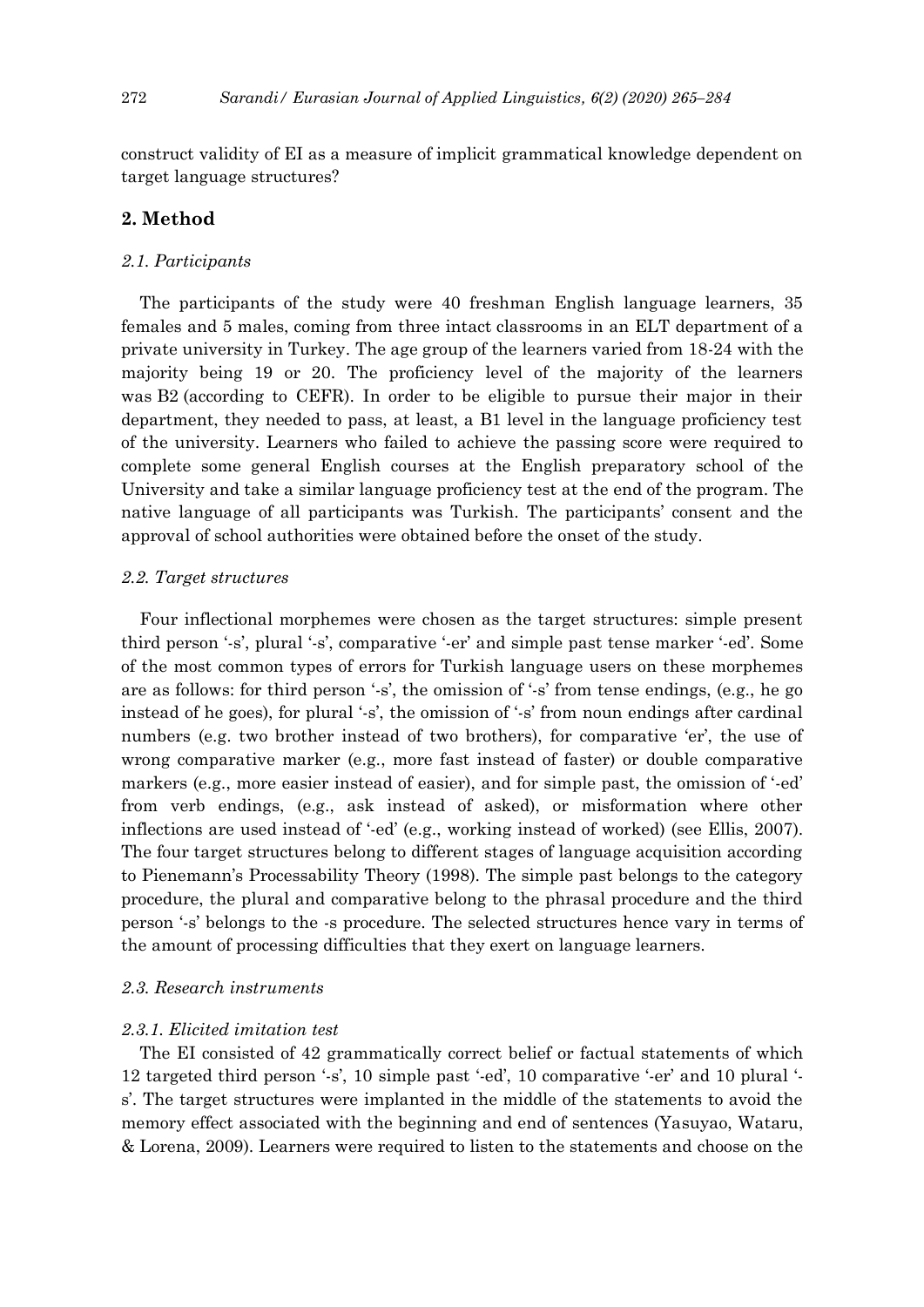answer sheet if they were true, not true or they were not sure about them and then repeat them as much as they could after a beep sound. The beep sound was inserted 5 seconds after the listening part. Learners had 8-10 seconds to repeat the statements depending on the length of the statements. The average length of the statements varied from 10 to 19 syllables. Before the learners took the test, they completed four test items in order to familiarize themselves with the test procedure. The main test took roughly 15 minutes to complete. Learners' repetitions were recorded on the computers in the laboratory of the university. Ungrammatical statements were not used because of the instructional issues explained earlier. Examples of the target structures items were:

- An experienced doctor works in a private hospital. (e.g., for third person '-s')
- Short people are usually smarter than tall people. (e.g., for comparative '-er')
- Online shopping started more than twenty years ago. (e.g., for simple past '-ed')
- There are three huge airports in New York City. (e.g., for plural '-s')

## *2.3.2. Storytelling tasks*

Two narrative stories were used to elicit learners' oral production of third person '-s' and simple past '-ed'. The first one was a 336-word story about the daily life of a nurse working in a hospital in London. Learners were given 5 minutes to prepare for the narration, and then they were asked to retell the story in 3 minutes by looking at a list of important events in the story. The story was originally taken from 'Understanding Ideas', a reading book by Swan (1976), but considerable modifications were made to the text to make it fit the level of learners and serve the purpose of the study. The text was written in first person singular but learners were required to narrate the story in third person '-s'. Learners were only informed of the change in the narration before they started to retell it. The shift in narration was carried out to increase the likelihood of learners' use of their implicit knowledge (see Sarandi, 2015).

The second story was 332-words long, and it was about the life of the narrator's grandfather who worked for the Navy during the Second World War. The first paragraph of the story was taken from an on-line page of the language center at the University of Victoria, but the rest of the paragraphs were written by the researcher. The story contained 31 instances of simple past '-ed' tense. A list of important events was also written at the end of the story. An identical process to the first story was carried out for the second story as well. The narration of both stories was conducted in the laboratory of the university, and learners' voices were recorded on the computers.

#### *2.3.3. Picture description task*

The picture description task consisted of 15 pictures on PowerPoint slides. The pictures were employed to elicit learners' production of plural '-s' and comparative ' er'. The pictures were taken from the internet using Google search engine and presented to each learner in a private office. At the top of each slide, there was an adjective. Learners were asked to describe the pictures and then compare the entities on the pictures using the adjective given. For example, one of the pictures showed four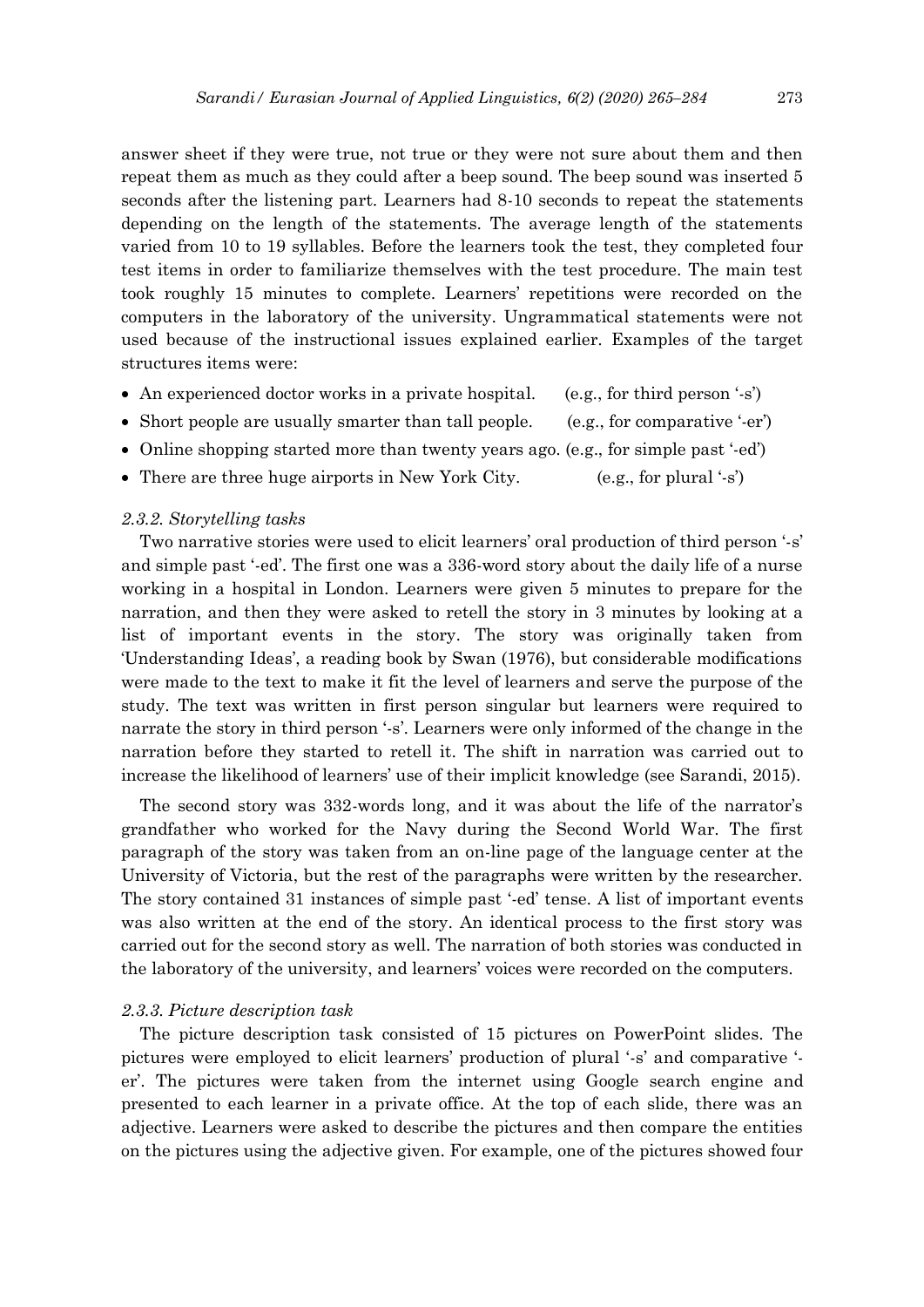dogs chasing a cat, and at the top of the picture was written 'fast'. Following the instruction the learners were expected to produce sentences like 'there are four dogs and they are following/ chasing a cat' and also 'the dogs are faster than the cat' or 'the cat is faster than the dogs'. The first slide was described by the researcher to familiarize learners with the task procedure. Of the 15 adjectives used in the slides, 12 required the use of comparative '-er', the target structure. The other three required the comparative marker 'more', and were used as distractors. Of the 12 adjectives targeting '-er', 7 were identical with the ones used in the EI and 5 were different. Even though there was no time limit for the task completion, the researcher could speed up the process by asking the learners to move to the next task. Learners' voices were recorded on a computer in the researcher's office. The task took roughly 8-12 minutes for each learner to complete.

#### *2.3.4. IELTS tests*

The listening parts of three sample IELT tests of Cambridge IELTS textbooks (2000, 2005) were used to measure learners' listening comprehension performance. Each test consisted of four sections with the total number of 40 test items. The tests were used as evaluation measures for the listening and pronunciation course that learners took during the first semester. Each test took roughly 30-35 minutes to complete. Learners took the three tests with two weeks interval.

#### *2.3.5. Speaking test*

The speaking test was part of an oral communication course evaluation procedure. The testing session took place in the laboratory of the university. Each learner was given two questions and asked to answer either one of the questions or both. Learners were given one minute to prepare their answers on a piece of paper and three minutes to reply. The testing session took place in the laboratory of the university and learners' answers were recorded on the computers. Below are the questions used in the speaking test: *1. Describe a job that you find boring or extremely difficult. What features should people have to become successful in that job? 2. Explain some environmental issues in your city. What solutions can you sugges*t?

#### *2.4. Data analysis*

Learners' performance on the EI task was scored for the accuracy of the target structures. Following Erlam (2006), learners' repetition was granted 1 point when obligatory occasions for the target structures were created and the structures were repeated correctly. They did not receive any credit when they repeated the stimulus incorrectly, when they avoided repetition, and when they corrected their initial incorrect production. Learners' self-correction was assumed to stem from their explicit knowledge and was therefore not given any points (see Ellis, 2006). The researcher and his colleague rated 20 percent of the data. The interrater reliability was .98. The rest of the data were coded by the researcher alone. Learners' performance on each structure was converted into a percentage. The internal reliability was .81 for third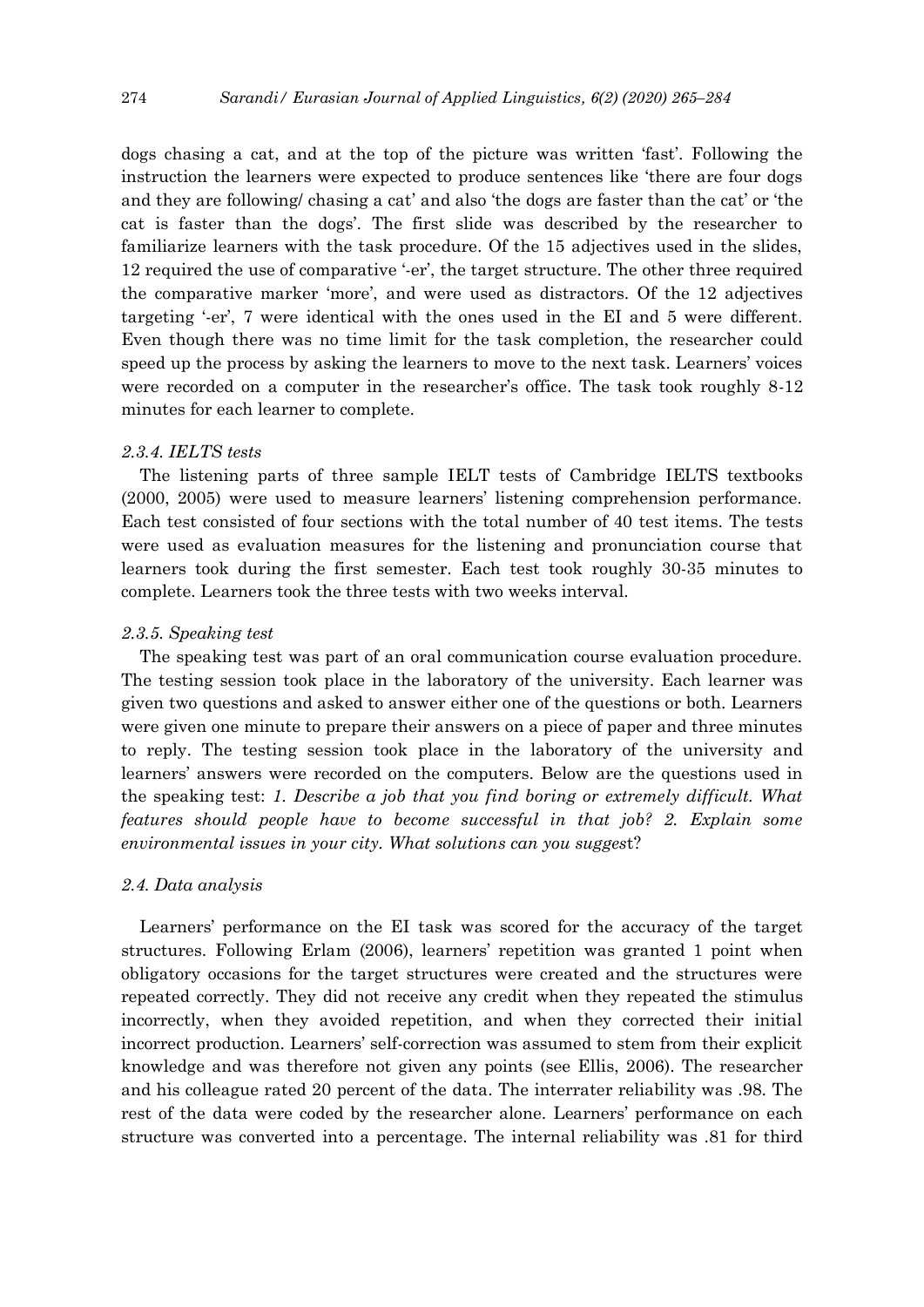person '-s', .63 for simple past '-ed', .58 for comparative -er, and .75 for plural '-s'. The reliability for the total EI items was 0.90.

Accuracy ratios were used to score learners' performance on the storytelling tasks. Learners' scores for the correct use of third person '-s' and simple past '-ed' in the obligatory occasions were calculated and then divided into the sum of correct and incorrect use of these structures. Like the EI task, learners' self-correction was scored as incorrect. An obligatory occasion analysis was also carried out for the picture description tasks to calculate the accuracy ratio for the use of plural '-s' and comparative '-er'. To estimate interrater reliability, 20% of the data in the storytelling and picture description tasks were coded by the researcher and researcher's colleague. The reliability was .88, .90 .96 and .98, for the third person '-s', simple past '-ed', comparative '-er' and plural '-s', respectively. After the points of disagreement were discussed, the rest of the data were analyzed by the researcher alone. The overall scores of the learners on each structure both in the storytelling and picture description tasks were also converted into a percentage.

As for the sample IELTS listening tests, the average score on the three tests was calculated for each learner and converted into a percentage. The average alpha coefficient for the internal reliability of the tests was .87. For the speaking test, the TOEFL independent speaking rubric was used to score learners' responses [\(https://www.ets.org/s/toefl/pdf/toefl\\_speaking\\_rubrics.pdf\)](https://www.ets.org/s/toefl/pdf/toefl_speaking_rubrics.pdf). Learners' performance was scored 0-4 and then converted into a percentage for the sake of comparison. The researcher and his colleague scored all speaking data. The interrater reliability was .86.

# **3. Results**

Learners completed the storytelling tasks, the EI, and the picture description task in that order. They completed the listening tests throughout the semester and the speaking test at the end of the semester. Table 1 shows the descriptive statistics for the participants in each test.

As for the EI, the average accuracy scores of the learners on the target structures was notably high  $(M = 73.31)$ . The highest mean score in the EI was recorded for comparative '-er', where the learners' performance was at the ceiling level  $(M = 86.67)$ , and the lowest score was recorded for plural '-s' (*M* = 63.00). When the performance of the learners on different tests was compared, it turned out that they were more successful in the EI than in the picture description and storytelling tasks with regard to the three structures i.e., third person '-s', simple past '-ed' and comparative '-er' (*M*  $= 70.15$  vs.  $M = 55.65$ ,  $M = 75.07$  vs.  $M = 66.58$  and  $M = 86.67$  vs.  $M = 72.85$ , respectively), while the opposite was true with regard to plural '-s'  $(M = 63.00 \text{ vs. } M =$ 72.60).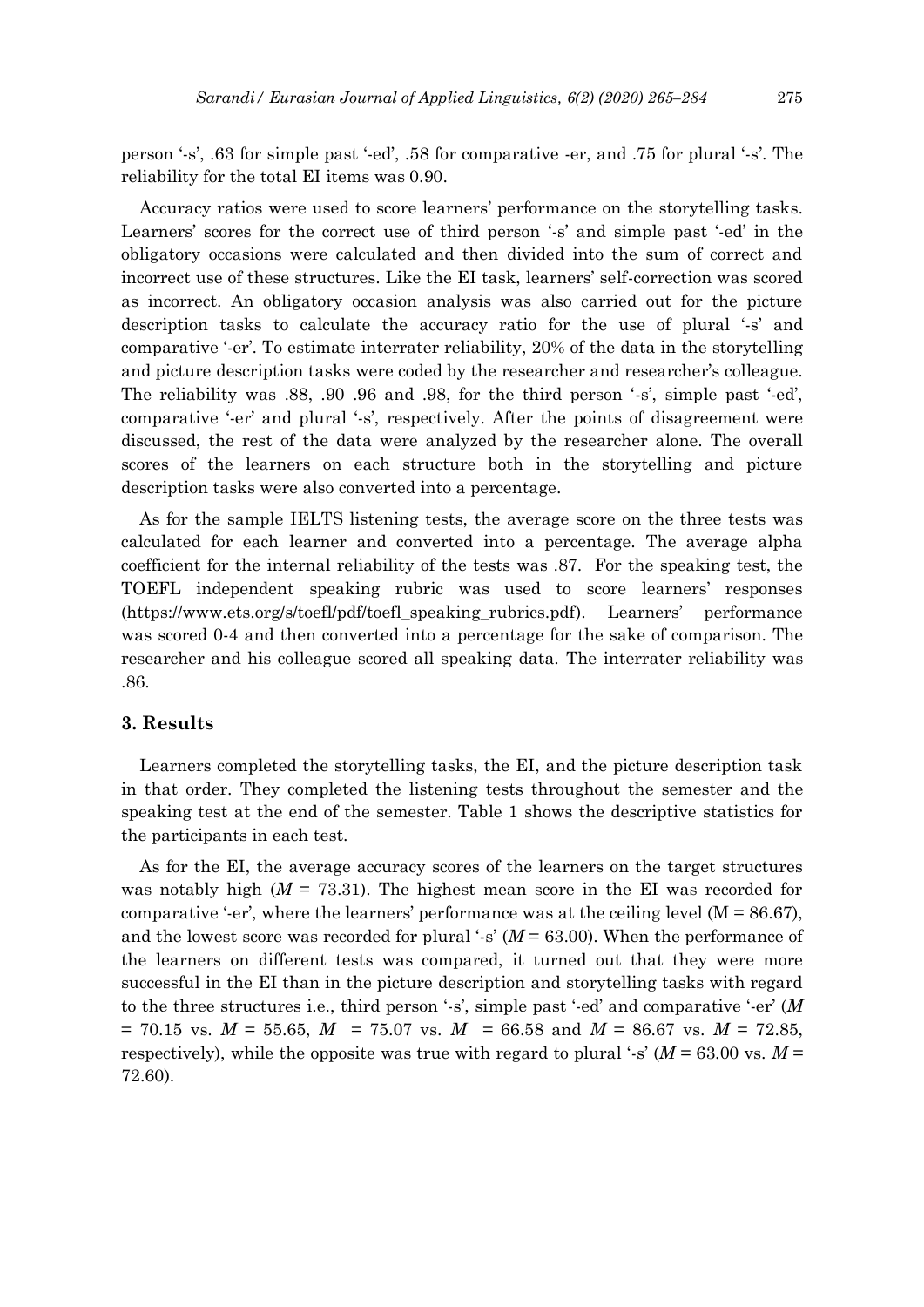| Test                                  | Mean  | SD.   |
|---------------------------------------|-------|-------|
| EI total                              | 73.31 | 16.92 |
| EI third person '-s'                  | 70.15 | 22.62 |
| EI past '-ed'                         | 75.07 | 14.49 |
| EI comparative '-er'                  | 86.67 | 14.55 |
| EI plural $'s'$                       | 63.00 | 24.09 |
| Storytelling third person '-s'        | 55.65 | 26.85 |
| Storytelling simple past '-ed'        | 66.58 | 24.24 |
| Picture description comparative '-er' | 72.85 | 22.81 |
| Picture description plural '-s'       | 72.60 | 21.54 |
| Listening                             | 47.87 | 13.00 |
| Speaking                              | 73.57 | 13.98 |

Table 1. Descriptive statistics for the EI and the other measures

Principal component analysis (PCA) was performed on the data. The KMO value was .85, which indicated that the sampling was adequate. The PCA resulted in a single component that accounted for 57% percent of the total variance. Table 2 provides the loadings of the variables on this component. As shown, the loadings on the component varied from .57 (good), and .63, .66 (very good) to .74, .77, .80, .81, .83, .85 (excellent) according to Comrey and Lee's (1992) criteria.

Table 2. Loadings for the principal component analysis

| Measures                              | Component 1 |
|---------------------------------------|-------------|
| EI third person '-s'                  | .83         |
| EI past '-ed'                         | .85         |
| EI comparative '-er'                  | .74         |
| EI plural $'s'$                       | .81         |
| Storytelling third person '-s'        | .77         |
| Storytelling simple past '-ed'        | .63         |
| Picture description comparative '-er' | .57         |
| Picture description plural '-s'       | .80         |
| Speaking                              | .83         |
| Listening                             | .66         |

Table 3 shows the results of Pearson correlations recorded between learners' EI scores on the four structures, and their scores on the storytelling and picture description tasks. To avoid the outliers' effects on correlations, the data related to one participant was removed from the analyses. As is shown, the magnitude of correlations was large for the three structures ( $r = .63$ ,  $r = .63$ ,  $r = .65$  for the third person '-s', simple past '-ed' and plural '-s', respectively). The recorded correlation was, however, somewhat lower for comparative '-er'  $(r = .43)$ .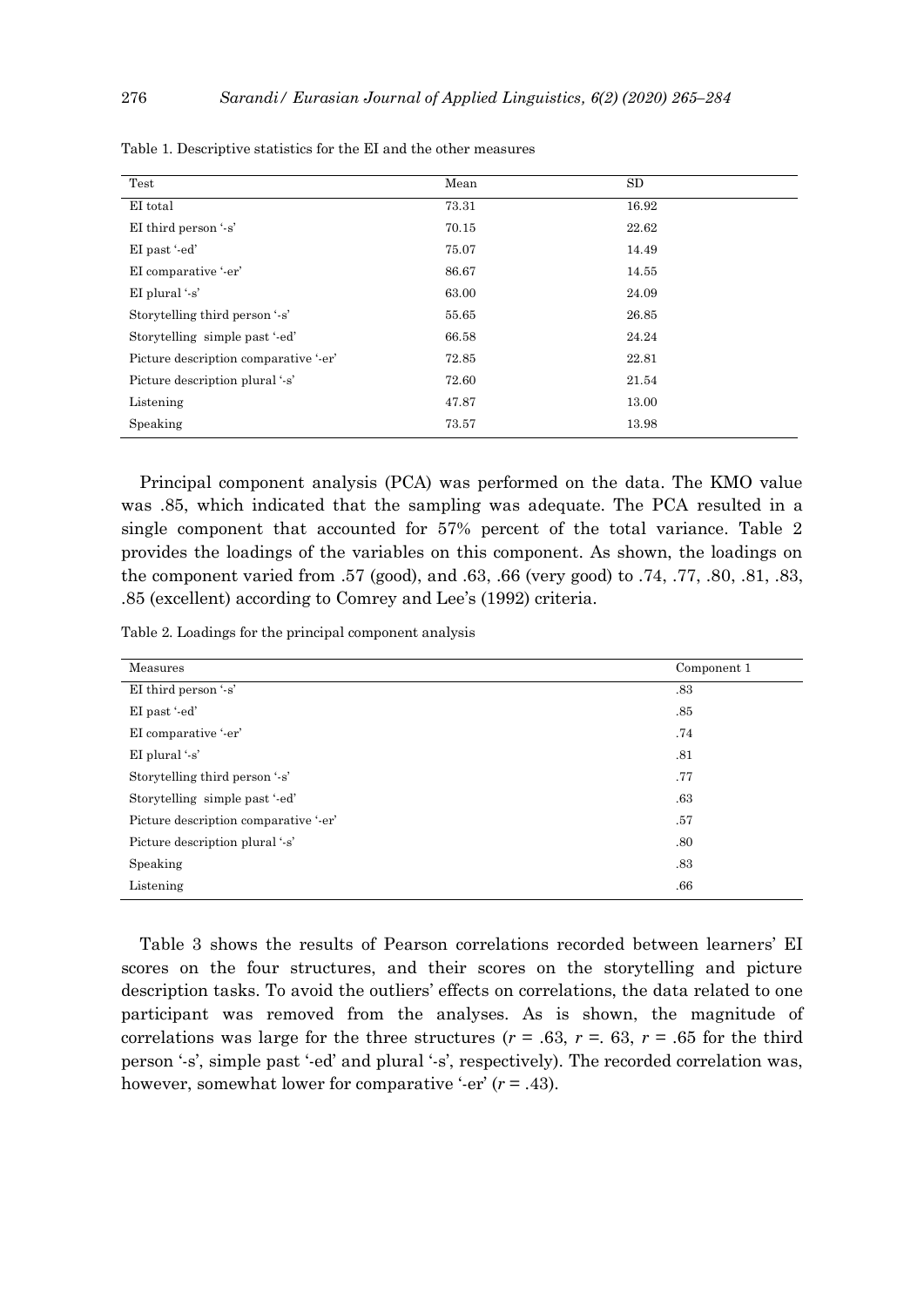| Measure                    | Storytelling third<br>person '-s' | Storytelling<br>past '-ed' | Picture description<br>comparative '-er' | Picture description<br>plural '-s' |
|----------------------------|-----------------------------------|----------------------------|------------------------------------------|------------------------------------|
| EI third person $\cdot$ s' | $.632**$                          |                            |                                          |                                    |
| EI past '-ed'              |                                   | $.634**$                   |                                          |                                    |
| EI comparative '-er'       |                                   |                            | $.433**$                                 |                                    |
| EI plural $'s'$            |                                   |                            |                                          | $.657**$                           |

Table 3. Correlations between scores of learners on the EI, storytelling and picture description tasks

 $*$  $*$ p < 0.006

Pearson correlations were also carried out between the learners' total EI scores on the four target structures, and their listening and speaking skills. Table 4 shows that the EI correlated highly with the speaking and listening tests, and that the correlation was higher for the speaking than the listening tests  $(r = .73 \text{ vs. } r = .61)$ .

Table 4. Correlations between the scores of learners on the EI and the speaking and listening tests

| Measure   | EI total  | Listening | Speaking |
|-----------|-----------|-----------|----------|
| EI total  |           |           |          |
| Listening | $.615***$ |           |          |
| Speaking  | $.739**$  | $.648**$  |          |

\*\* p˂0.001

# **4. Discussion**

As Table 2 shows, all measures used in the study were loaded on a single factor indicating that these measures may tap into a common construct. The fact that these measures were all meaning-focused and time-pressured implied that this construct is likely to be the learners' implicit knowledge. The research question asked if EI construct validity as a measure of implicit knowledge is dependent on target structures. As the data analysis results showed, the magnitude of correlations for the third person '-s' plural '-s' and simple past '-ed' was considerably higher than the one recorded for comparative '-er'. This implies that EI might be a better measure of implicit knowledge of some language structures than others.

As Table 1 shows, for the comparative structure, the learners performed more poorly on the picture description task than they did on the EI ( $M = 72.85$  vs.  $M =$ 86.67). This is also evident in the data analysis of seven comparative adjectives which were identical in the picture description task and the EI. Table 5 shows the number of obligatory occasions created for each adjective in both tests, and the number of times that the adjectives were used correctly in the EI and picture description task. As the table shows, when the learners displayed discrepancies in terms of producing the comparative adjectives in the two tests, they were more likely to get it right in the EI than in the picture description task. These findings indicate that the picture description task resembled more real-life language use than the EI.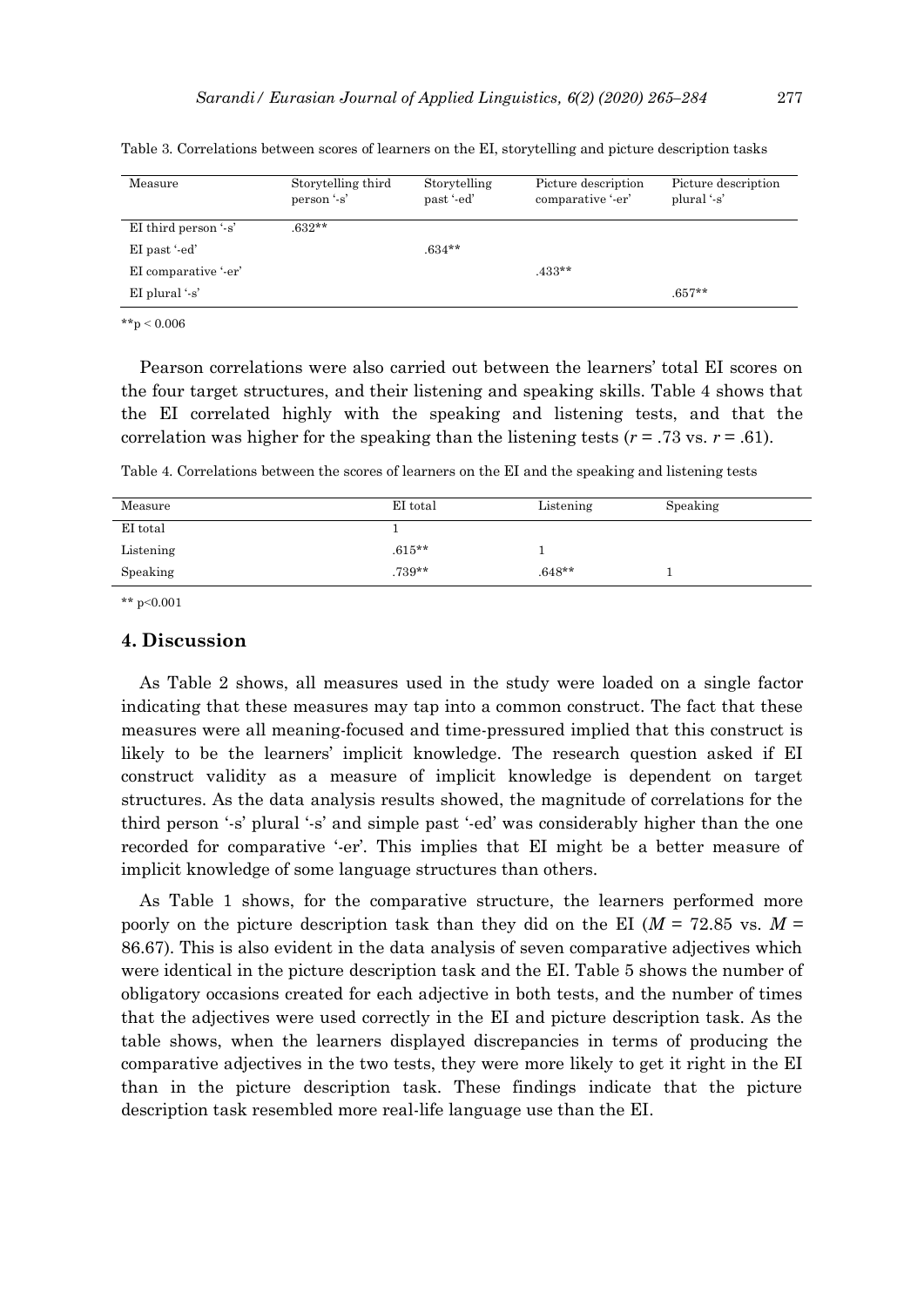| Adjectives shared<br>between EI and PDT | adjectives used in<br>both tests (max<br>40) | correct use<br>in both tests | correct use in<br>EI only | correct use in<br>the PDT only | incorrect use<br>in both tests |
|-----------------------------------------|----------------------------------------------|------------------------------|---------------------------|--------------------------------|--------------------------------|
| Smarter                                 | 31                                           | 22                           | 9                         | $\overline{0}$                 | 0                              |
| Nicer                                   | 34                                           | 19                           | 10                        | 3                              | $\overline{2}$                 |
| Quicker                                 | 37                                           | 25                           | 10                        |                                |                                |
| Easier                                  | 32                                           | 27                           | $\overline{4}$            | $\overline{0}$                 |                                |
| Funnier                                 | 36                                           | 21                           | 9                         | 3                              | 3                              |
| Cleaner                                 | 37                                           | 21                           | 8                         | 3                              | 5                              |
| Stronger                                | 35                                           | 22                           | 9                         | 2                              | $\overline{2}$                 |

Table 5. Identical adjectives and the percentage of their correct and incorrect uses in the EI and picture description task (PDT)

But what could account for the superior performance of learners on the EI compared to the picture description task for the comparative structure? The answer may lie in the nature of the interaction between explicit and implicit knowledge and how this is mediated by the features of language structures. The interaction between implicit and explicit knowledge is less straightforward for comparative '-er' than for the other structures used in the study. Compared to comparative '-er', third person ' s', plural '-s and somewhat '-ed' have more conceptual clarity (a single morpheme is used to establish form and meaning connection, see Ellis, 2006) and high regularity (the rules are highly generative). The correct application of comparative '-er', however, requires learners to make a choice between two morphemes, '-er' and 'more', a cognitively demanding task especially when adjectives contain two syllables. Each adjective needs to go through a system with a binary outcome (e.g., funnier or more funny, happier or more happy, fatter or more fat, etc.). Such conscious rule application needs to be initially carried out for each adjective separately so that the follow-up exposure to L2 data can feed and consolidate the implicit knowledge.

Following the above-mentioned argument, learners may vary with regard to their implicit knowledge of this structure. Some learners may have already established the correct associations between language features in their implicit memory. For these learners, the initial rule-based generation of language structures has successfully led to the follow-up instance-based language use (Skehan, 1998). Another group of learners may use comparative rules in more generative yet inaccurate ways. They may, for example, widen the scope of the comparative marker 'more' to instances where it does not apply (e.g., more easy), or they may use double comparative markers (e.g., more easier). In such cases, the association between language features is established but not in a correct way. For a third group of learners, the correct association between language features might be established for some comparative adjectives (e.g., taller and more interesting) but not for others (e.g., sadder or fatter). These learners may need to revert to the explicit rule-based application of comparatives that they have stored in their declarative memory, once the occasions for the use of novel comparative adjectives arises in communication.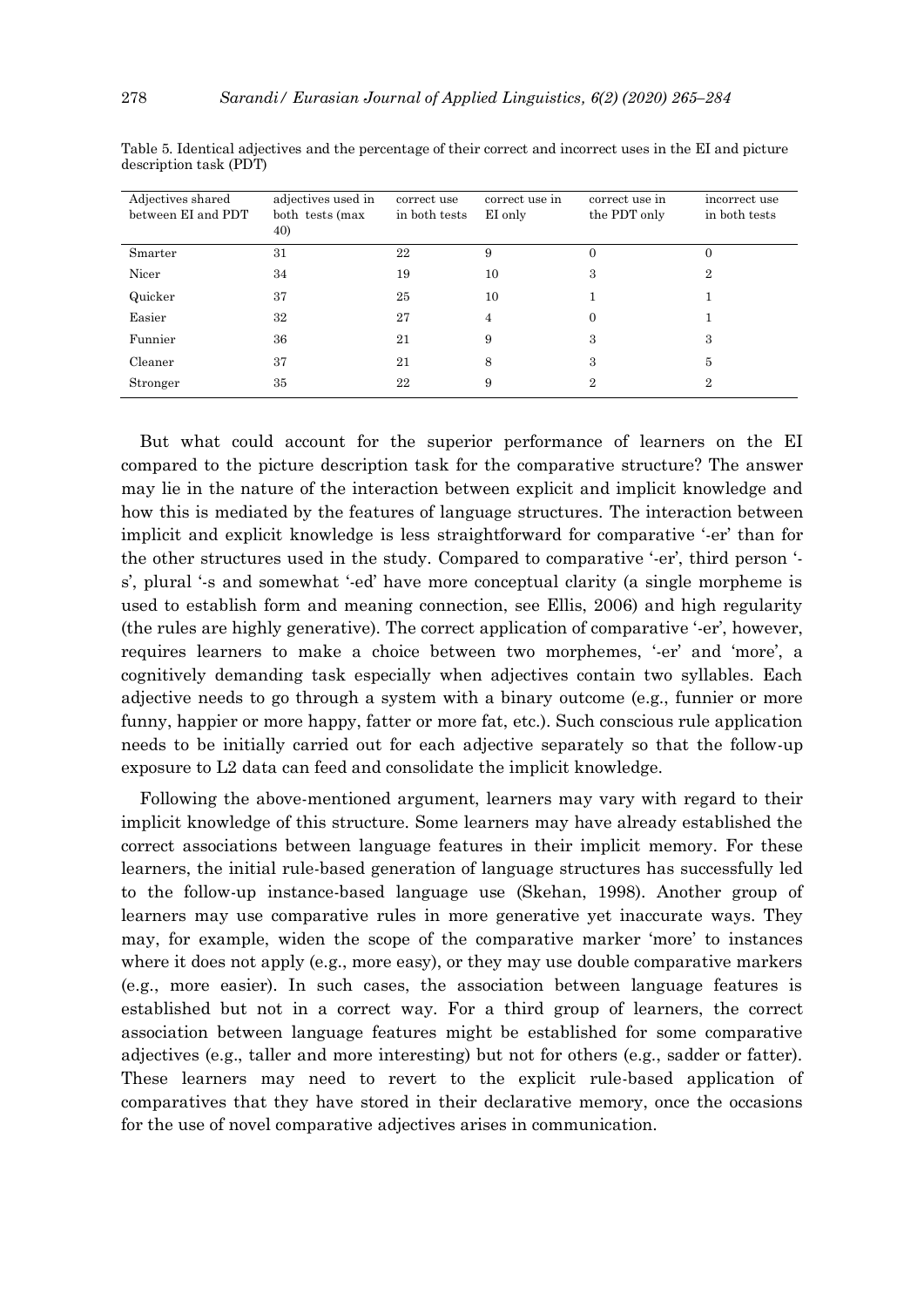Arguably, it is the third group of learners that benefit more from the current EI design features than purely productive tasks such as picture description tasks. This is so since EI stimuli can act as models to create initial connections or strengthen the existing ones between language features. Learners do not need to decide which type of comparative makers, 'er' or 'more', should be used to produce the new adjective as it is already done for them by the stimulus sentences. The subsequent production, therefore, goes through the filter of newly activated rules. For the other three structures, however, because of the generative nature of rules, the number of learners in the third group is either non-existent or highly limited making the effect of the exposure to the EI stimuli a less decisive factor. The EI, therefore, turns out to offer more likely measures of implicit knowledge for third person '-s', plural '-s', simple past '-ed' but not as much for comparative '-er'.

It is also worth noting that as Table 4 shows the correlation recorded between learners' overall performance on the EI and speaking tests (*r* = .73) was higher than any correlations recorded between learners' accuracy scores on the EI, and other oral production tests for the four target structures ( $r = .63$ ,  $r = .63$ ,  $r = .65$  and  $r = .43$ ). These findings suggested that EI might be more sensitive to measure aural/oral language proficiency than implicit grammatical knowledge of specific structures. The reason may lie in the fact that the processes involved in the successful performance on EI demand a broader linguistic knowledge than simply morpho-syntactic one. Yan, Maeda, Lv, and Ginther (2016) also found that EI is more responsive when it is used to measure general language proficiency than knowledge of specific linguistic features, such as grammatical, phonological or lexical.

The present study investigated the construct validity of EI as a measure of implicit knowledge. It employed a different design from the previous studies in that it targeted four English structures using a range of test items for each structure. This made it possible to examine whether EI is more likely a measure of implicit knowledge of some structures than others. Furthermore, to take care of the instructional issues related to ungrammatical items, only grammatical statements were employed. The findings with regard to three structures (i.e., simple past, third person '-s' and plural making) provided further evidence in favor of EI as a measure of implicit knowledge. These findings are in line with those of R. Ellis (2005), Erlam (2006), Bowles (2011), Zhang (2014), Sarandi (2015) and Kim & Nam (2017) where it was also found that the EI tasks correlated highly with other time-restricted tests and/or they loaded on a same factor. The findings, however, contradicted with the ones reported by Suzuki and DeKeyser (2015) and Spada et al. (2015). They found that the EI scores significantly correlated with measures of explicit knowledge and not with other measures of implicit knowledge (an oral narration task in Spada et al., 2015 and a SRT task in Suzuki and DeKeyser, 2015).

As mentioned earlier, an important point with regard to the studies whose finding either did not find conclusive evidence in favor of EI as a measure of implicit knowledge (Spada et al., 2015) or challenged it altogether (Suzuki & DeKeyser, 2015; Suzuki, 2019) is that they informed learners of the existence of ungrammatical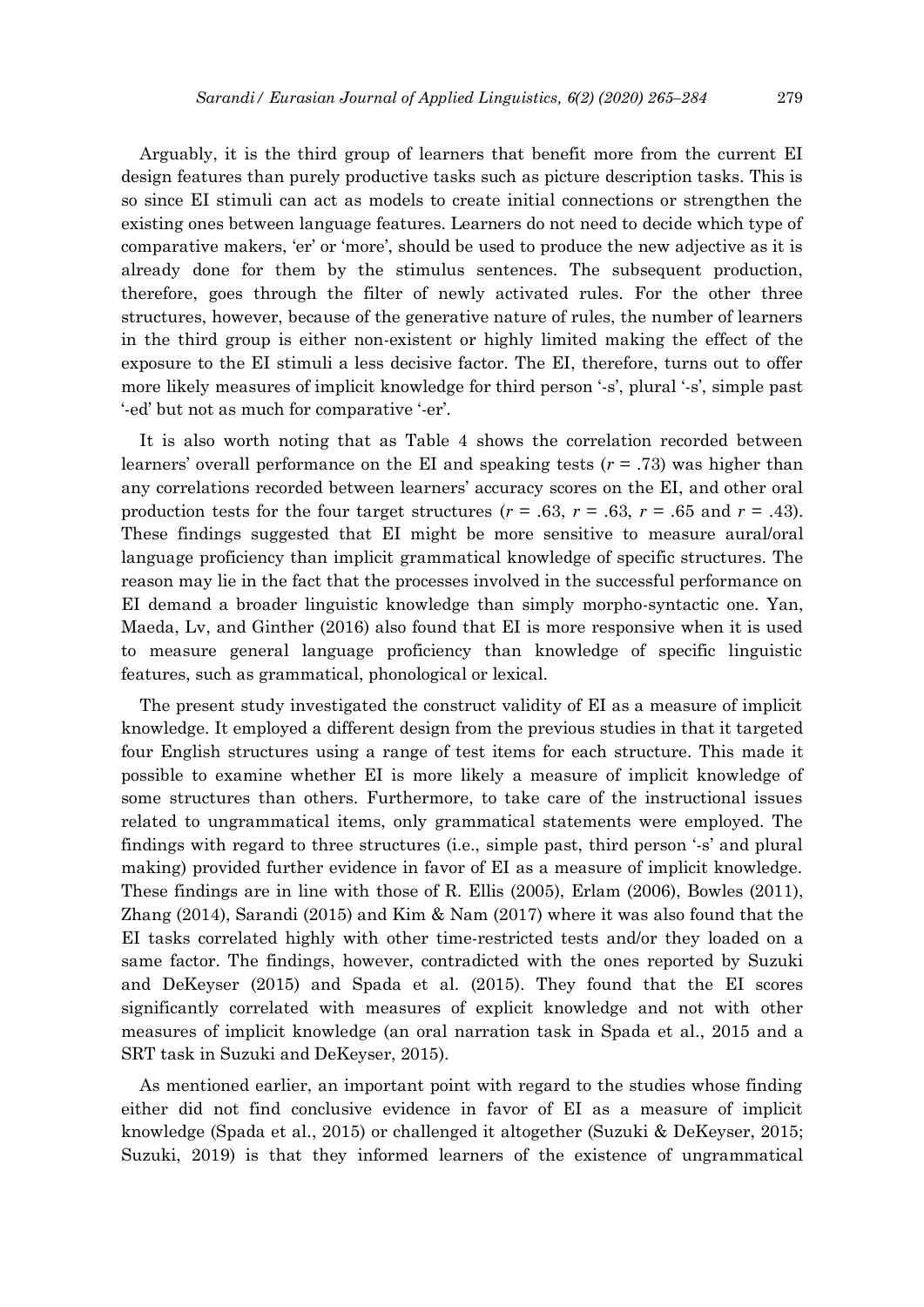statements and required them to correct these statements. Therefore, it is likely that the type of instruction employed in these studies may have raised the test takers' attention to language form and render the test from becoming a purely implicit knowledge measure into a test of automated explicit knowledge as suggested Suzuki and DeKeyser (2015). The learners' post-EI questionnaires revealed that this might be the case. In Spada et al. (2015), for example, almost 40% of learners claimed that they somehow paid attention to language form when they completed the EI task. In Suzuki (2019), 70% of participants claimed that they attended to language errors when they were repeating the sentences. Future studies can examine the correlation between EI tasks that contain only grammatical statements with other tests of implicit learning such as SRT or word monitoring tasks. They could also examine which parts of the brain are activated when learners are required to simply repeat grammatical statements.

As far as learners' comparative scores are concerned, however, the findings impose some limitations on the range of language structures for which EI can produce a good measure of implicit knowledge. It suggests that EI is structurally sensitive and its potential for measuring implicit knowledge may not apply to all language features to a similar extent. In other words, EI might offer more fine-grained estimates of implicit knowledge for some language structures than others. The present study examined four of these structures. Future studies need to examine other language structures with adequate number of test items to ascertain the language structures for which EI is a good estimate of implicit knowledge.

## **5. Conclusions**

The validity of any tests is based on its ability to measure what it intends to measure (McDade, Simpson, & Lamb, 1982). While the results of the principal component analysis indicated that EI, in general, may offer a valid measure of learners' L2 implicit knowledge, the results of correlation analyses highlighted the structural sensitivity of this test. The discrepancy between the magnitudes of the correlations recorded for the four target structures suggested that the likelihood of EI offering valid and reliable measures of implicit grammatical knowledge may vary according to language structures. The EI in the current study was more sensitive to tap into learners' implicit knowledge of third person '-s', simple past '-ed' and plural ' s', but it was less likely to do so with regard to comparative '-er'.

Like all studies, the present study also suffers from some limitations. First, the majority of the participants had considerable prior knowledge with regard to the target structures. The average score of the learners on all four structures was above 50% in all measures used in the study. Interestingly, the opposite was reported in Spada et al. (2015), where the average score of the learners for passive structures was only 15% on the EI and 33% on the storytelling task. It is advisable that future EI validity studies employ a more heterogeneous group of participants with a wider level of prior knowledge on target structures so that learners' poor or strong performance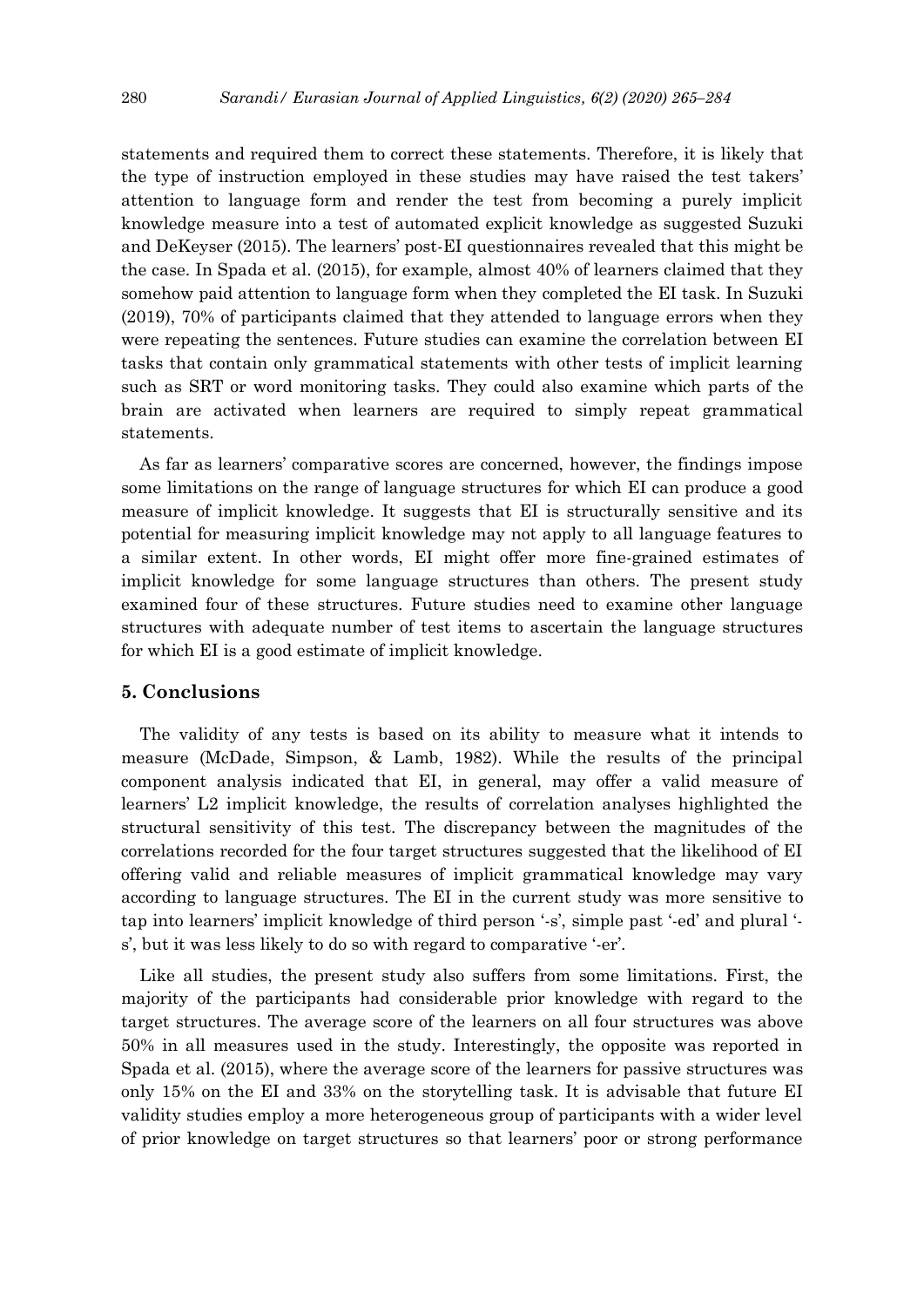does not inflate the correlation. Second, even though the descriptive statistics showed that the picture description task was more demanding than the EI, the possibility still existed that the use of adjectives at the top of each slide prompted some learners to invoke and apply their explicit knowledge. A post-test questionnaire could have provided some information on whether learners' attention was drawn to language forms at any stages of task completion. Third, no explicit knowledge measures, such as untimed grammaticality judgement tests, or meta-linguistic tests were used in the study. The application of these measures could have revealed whether they converge on factors different from the implicit measures. Fourth, it is recommended that future studies recruit a larger population to produce more generalizable findings and ensure that test results are not affected by individual factors. Further studies are also required to examine how methodological variations (e.g. the use of ungrammatical statements, the different instruction related to these statements, the different amount of time delay between listening and repeating stimuli sentences, etc.) can affect learners' scores on EI and change its likelihood to tap into implicit knowledge.

To conclude, the findings of the present study suggest that EI can produce a likely measure of implicit grammatical knowledge, but its potential to do that is mediated by the features of target structures. The structural sensitivity of EI has important implications for SLA researchers. They are advised to use EI to measure implicit grammatical knowledge on the language structures for which validating studies have been carried out and promising outcomes have been achieved. They should, however, refrain from making bold claims regarding the changes in learners' implicit grammatical knowledge of language structures for which validating data have not yet been obtained.

## **Acknowledgements**

The earlier version of this paper was presented at the SLRF 2018 in Montreal. I would like to express my gratitude to Prof. Emma Marsden for her helpful comments on the initial draft of this paper. I would also like to thank two anonymous reviewers for their excellent feedback. All remaining errors are my own responsibility.

# **The Conflict of Interest Statement**

In line with the statement of Committee on Publication Ethics (COPE), we hereby declare that we had no conflicting interests regarding any parties of this study.

#### **References**

- Baddeley, A. (2015). Working memory in second language learning. In Z. Wen, M. Borges & A. McNeill (Eds.), *Working memory in second language acquisition and processing*. Bristol: Multilingual Matters.
- Baddeley, A., Gathercole, S., & Papagno, C. (1998). The phonological loop as a language learning device. *Psychological Review*, *105*(1), 158-173.
- Baten, K., & Cornillie, F. (2019). Elicited imitation as a window into developmental stages. *Journal of the European Second Language Association, 3*(1), 23–34.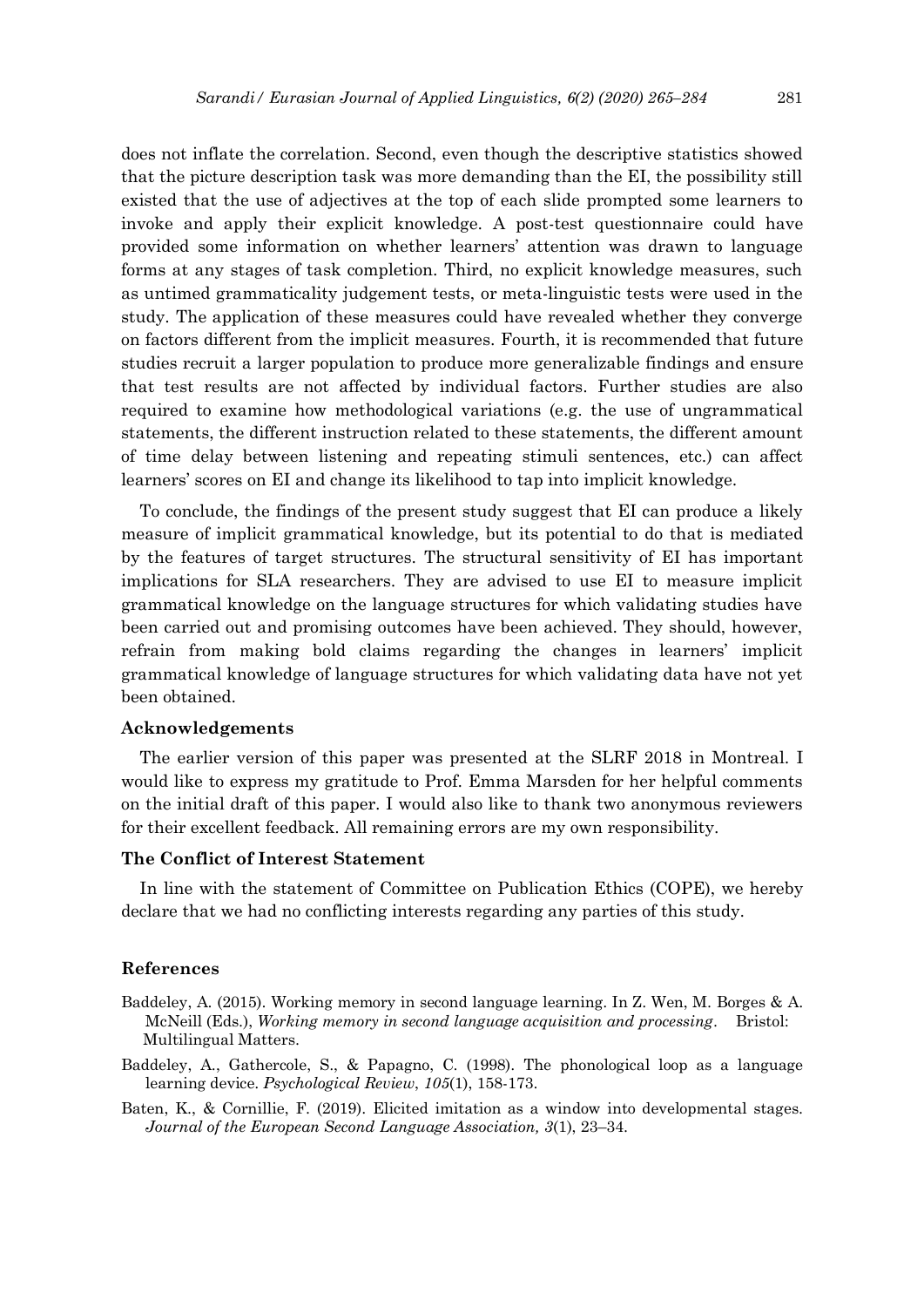- Berry, P. B. (1976). Elicited imitation of language: Some ESNS population characteristics. *Language and Speech, 19*(4), 350-362.
- Bialystok, E. (1978). A theoretical model of second language learning. *Language Learning, 28*(1), 69-84.
- Bowles, M. A. (2011). Measuring implicit and explicit linguistic knowledge: What can heritage language learners contribute? *Studies in Second Language Acquisition*, *33*(2), 247-271.
- Cambridge IELTS 2 (2000). *Examination papers from the university of Cambridge local examination syndicate*. Cambridge: Cambridge University Press.
- Cambridge IELTS 4 (2005). *Examination papers from the university of Cambridge local examination syndicate*. Cambridge: Cambridge University Press.
- Comrey, A. L., & Lee, H. B. (1992). *A first course in factor analysis*. Hillsdale, NJ: Erlbaum.
- Connell, P. J., & Myles-Zitzer, C. (1982). An analysis of elicited imitation as a language evaluation procedure. *Journal of Speech and Hearing Disorders, 47*(4)*,* 390-396.
- Eisenstein, M., Bailey, N., & Madden, C. (1982). It take two: Contrasting tasks and contrasting structures. *TESOL Quarterly 16*(3), 381-93.
- Ellis, N. (2005). At the interface: Dynamic interactions of explicit and implicit language knowledge. *Studies in Second Language Acquisition*, *27*(2), 305-352.
- Ellis, R. (2005). Measuring implicit and explicit knowledge of a second language: A psychometric study. *Studies in Second Language Acquisition*, *27*(2), 141-172.
- Ellis, R. (2006). Modeling learning difficulty and second language proficiency: The differential contributions of implicit and explicit knowledge. *Applied Linguistics, 27*(3), 431-463.
- Ellis, R. (2007). The differential effects of corrective feedback on two grammatical structures. In. A. Mackey (Ed.), *Conversational interaction in SLA: A collection of empirical studies*, (pp. 339-360). New York, NY: Oxford University Press.
- Ellis, R. (2008). Investigating grammatical difficulty in second language learning: Implications for second language acquisition research and language testing. *International Journal of Applied Linguistics, 18*(1), 4-22.
- Ellis, R. (2009). Implicit and explicit learning, knowledge and instruction. In Ellis, R., Loewen, S., Elder, C., Erlam, R., Philp, J., & Reinders, H. (Eds.), *Implicit and explicit knowledge in second language learning, testing and teaching* (pp. 3-25). Bristol: Multilingual Matters.
- Ellis, R., Loewen, S., & Erlam, R. (2006). Implicit and explicit corrective feedback and the acquisition of L2 grammar. *Studies in Second Language Acquisition, 28(2),* 339-368.
- Ellis, R., & Roever, C. (2018). The measurement of implicit and explicit knowledge. *The Language Learning Journal,* 1-16.
- Erlam, R. (2006). Elicited imitation as a measure of L2 implicit knowledge: An empirical validation study. *Applied Linguistics*, *27*(3)*,* 464-491.
- Graham, C. R., Lonsdale, D., Kennington, C., Johnson, A., & McGhee, J. (2008). Elicited imitation as an oral proficiency measure with ASR scoring. *Proceedings of the 6th International Conference on Language Resources and Evaluation* (pp.1604-1610). Paris: European Language Resources Association.
- Granena, G. (2016). Elicited imitation as a measure of implicit L2 knowledge: The role of working memory and short-term memory capacity. In G. Granena, D. Jackson & Y. Yilmaz (Eds.), *Cognitive individual differences in second language processing and acquisition* (pp. 185-204). Amsterdam: John Benjamins.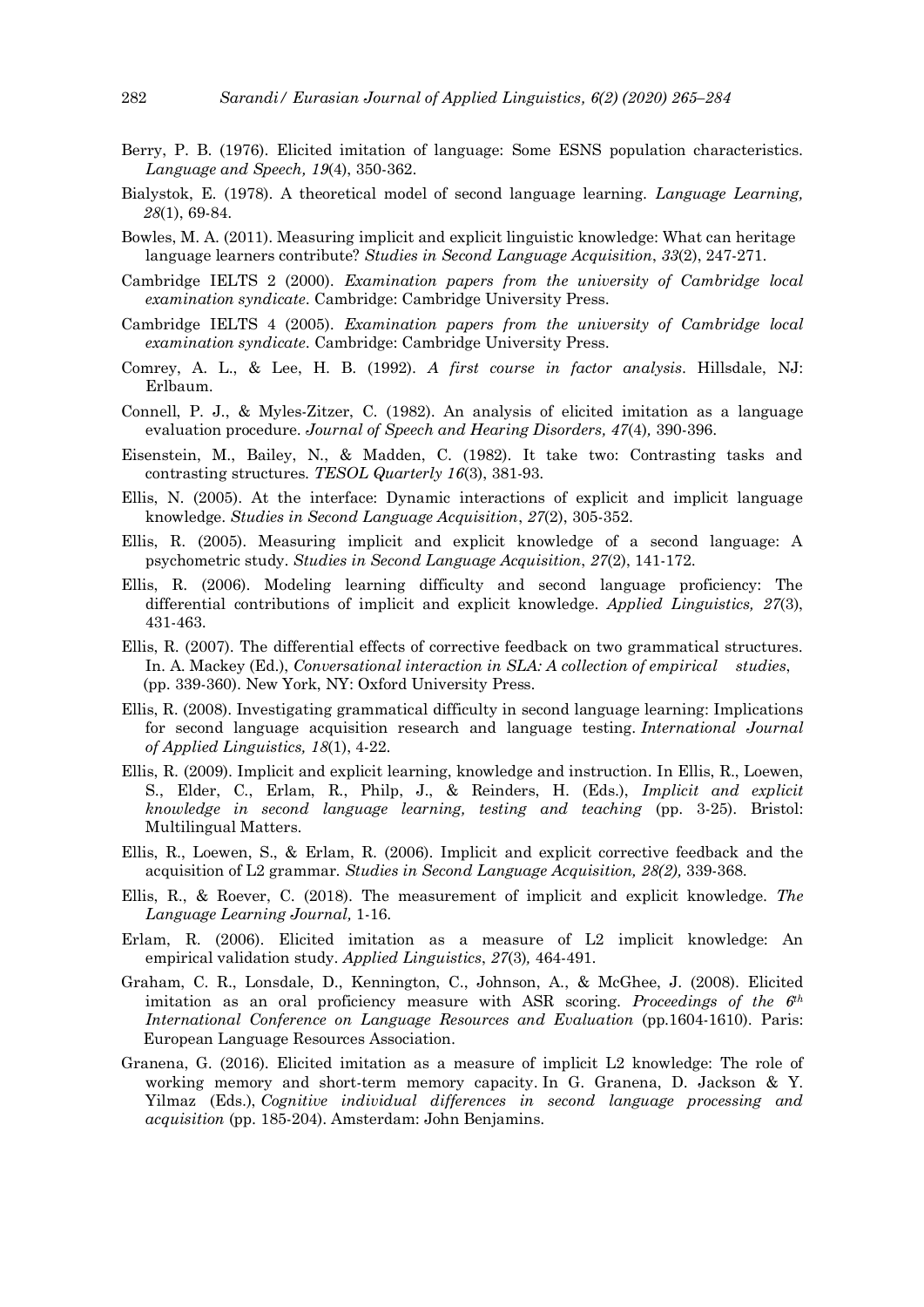- Kim, J. E., & Nam, H. (2017). Measures of implicit knowledge revisited. *Studies in Second Language Acquisition*, *39*(3), 431-457.
- McDade, H., Simpson, M., & Lamb, D. (1982). The use of elicited imitation as a measure of expressive grammar: A question of validity. *Journal of Speech and Hearing Disorders, 47*(1), 19-24.
- Naiman, N. (1974). The use of elicited imitation in second language acquisition research. *Working Papers on Bilingualism, 2*, 1-37.
- Paradis, M. (2009) *Declarative and procedural determinants of second languages.* Amsterdam: John Benjamins Publishing Company.
- Pienemann, M. (1998). Language processing and second language development: Processability theory. Amsterdam: Benjamins.
- Potter, M. C., & Lombardi, L. (1990). Regeneration in the short-term recall of sentences. *Journal of Memory and Language*, *29*(6), 633-654.
- Sarandi, H. (2015). Reexamining elicited imitation as a measure of implicit grammatical knowledge and beyond…?. *Language Testing, 32*(4), 485-501.
- Scott, M. L. (1994). Auditory memory and perception in younger and older adult second language learners. *Studies in Second Language Acquisition*, *16*(3), 263-281.
- Skehan, P. (1998). A cognitive approach to language learning. Oxford: Oxford University Press.
- Smith, C. S. (1970). An experimental approach to children's linguistic competence. In J.R. Hayes (Ed.), *Cognition and the development of language* (pp.109-133). New York, NY: John Wiley.
- Spada, N., Jessop, L., Tomita, Y., Suzuki, W., & Valeo, A. (2014). Isolated and integrated form focused instruction: Effects on different types of L2 knowledge. *Language Teaching Research, 18*(4), 453-473.
- Spada, N., Shiu, J. L. J., & Tomita, Y. (2015). Validating an elicited imitation task as a measure of implicit knowledge: Comparisons with other validation studies. *Language Learning*, *65*(3), 723-751.
- Suzuki, Y. (2019, December). The neural foundations of explicit and implicit knowledge: An fMRI study. Paper presented at the meeting of Neurocognitive Foundations of Foreign Language Learning: ESRC UK-Japan Project, University College London.
- Suzuki, Y., & DeKeyser, R. (2015). Comparing elicited imitation and word monitoring as measures of implicit knowledge. *Language Learning*, *65*(4), 860-895.
- Swan, M. (1976). *Understanding ideas: Advanced reading skills*. Cambridge: Cambridge University Press.
- Toth, P. D., & Guijarro-Fuentes, P. (2013). The impact of instruction on second-language implicit knowledge: Evidence against encapsulation. *Applied Psycholinguistics, 34*(6), 1163-1193.
- Underhill, N. (1987). *Testing spoken language: A handbook of oral testing techniques.* Cambridge: Cambridge University Press.
- Yan, X., Maeda, Y., Lv, J., & Ginther, A. (2016). Elicited imitation as a measure of second language proficiency: A narrative review and meta-analysis. *Language Testing*, *33*(4), 497-528.
- Yasuyao, T., Wataru, S., & Lorena, J. (2009). Elicited imitation : Toward valid procedures to measure implicit second language grammatical knowledge. *TESOL Quarterly*, *43*(2), 345-350.
- Zhang, R. (2014). Measuring university-level L2 learners' implicit and explicit linguistic knowledge. *Studies in Second Language Acquisition*, *37*(3), 457-486.